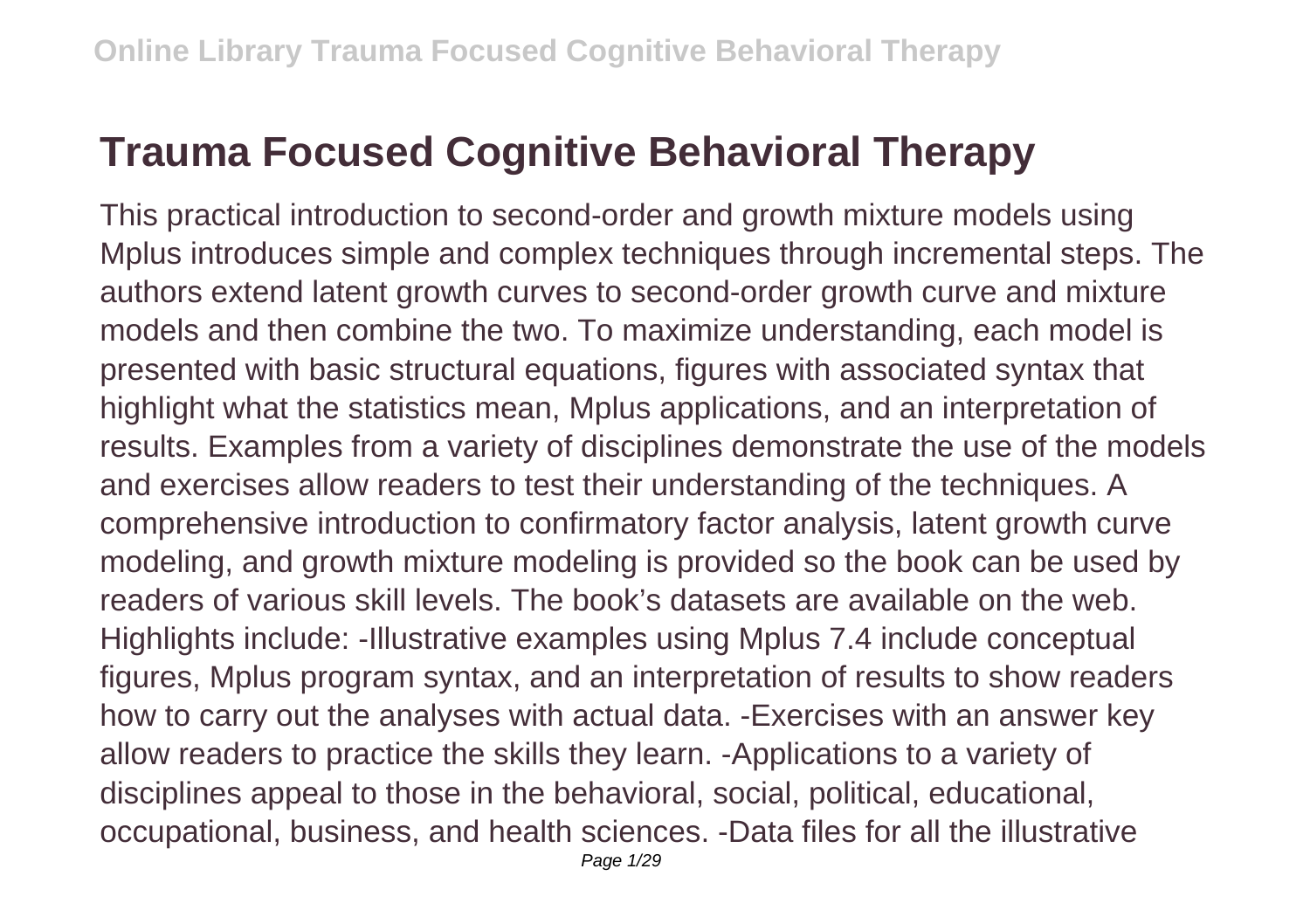examples and exercises at www.routledge.com/9781138925151 allow readers to test their understanding of the concepts. -Point to Remember boxes aid in reader comprehension or provide in-depth discussions of key statistical or theoretical concepts. Part 1 introduces basic structural equation modeling (SEM) as well as first- and second-order growth curve modeling. The book opens with the basic concepts from SEM, possible extensions of conventional growth curve models, and the data and measures used throughout the book. The subsequent chapters in part 1 explain the extensions. Chapter 2 introduces conventional modeling of multidimensional panel data, including confirmatory factor analysis (CFA) and growth curve modeling, and its limitations. The logical and theoretical extension of a CFA to a second-order growth curve, known as curve-of-factors model (CFM), are explained in Chapter 3. Chapter 4 illustrates the estimation and interpretation of unconditional and conditional CFMs. Chapter 5 presents the logical and theoretical extension of a parallel process model to a second-order growth curve, known as factor-of-curves model (FCM). Chapter 6 illustrates the estimation and interpretation of unconditional and conditional FCMs. Part 2 reviews growth mixture modeling including unconditional growth mixture modeling (Ch. 7) and conditional growth mixture models (Ch. 8). How to extend second-order growth curves (curve-of-factors and factor-of-curves models) to Page 2/29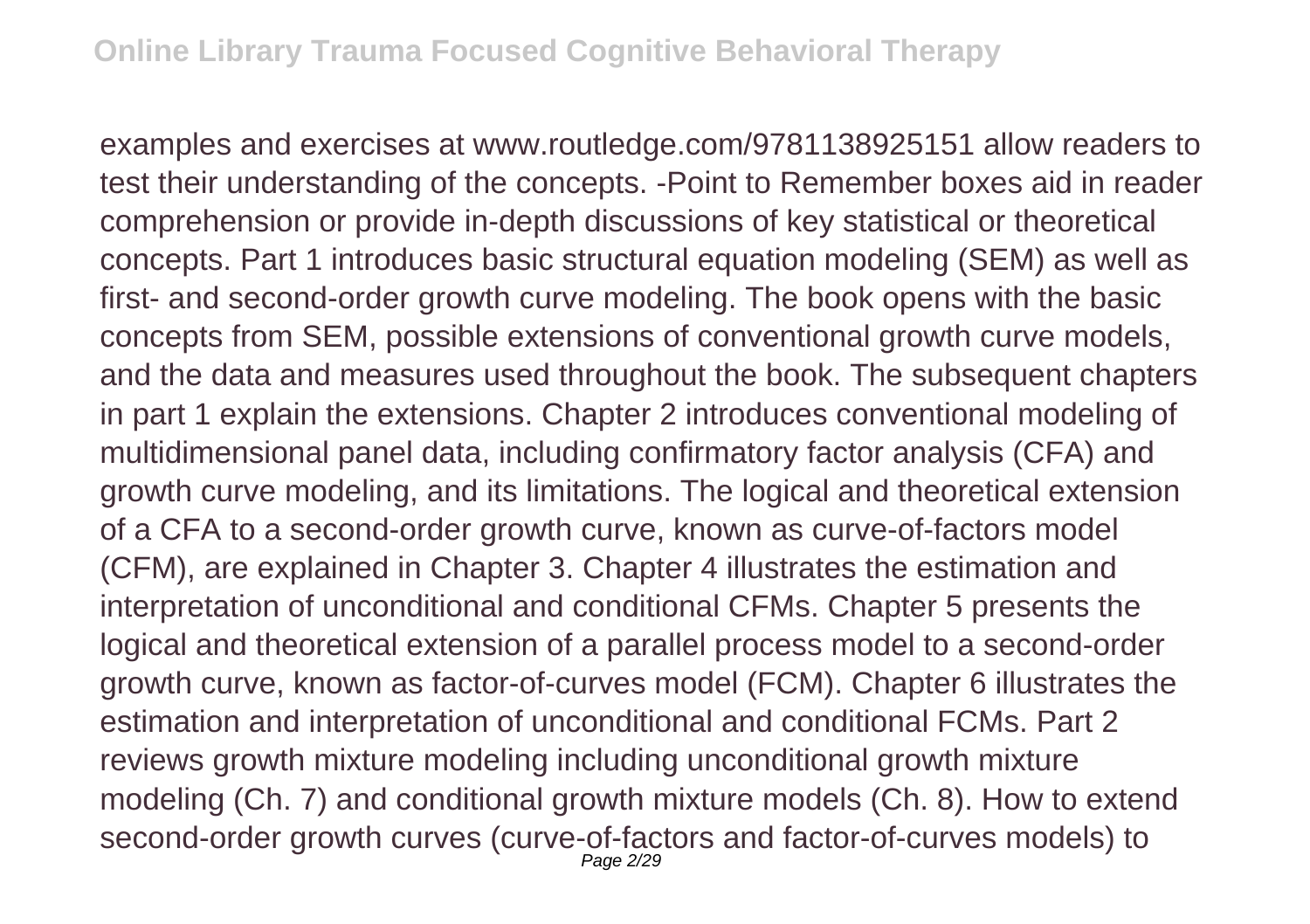growth mixture models is highlighted in Chapter 9. Ideal as a supplement for use in graduate courses on (advanced) structural equation, multilevel, longitudinal, or latent variable modeling, latent growth curve and mixture modeling, factor analysis, multivariate statistics, or advanced quantitative techniques (methods) taught in psychology, human development and family studies, business, education, health, and social sciences, this book's practical approach also appeals to researchers. Prerequisites include a basic knowledge of intermediate statistics and structural equation modeling.

It is universally accepted that sensitive and responsive caregiving leads to positive cognitive and socio-emotional outcomes for children. While several intervention approaches exist, this text brings together the rationale and current evidence base for one such approach—the Mediational Intervention for Sensitizing Caregivers (MISC). MISC integrates aspects of socio-emotional health and cognitive development as well as being less culturally intrusive than existing approaches. It is a strengths-based program complementing existing practices and cultures. Editors bring together in one volume the theory and research from the last decade supporting the MISC approach. Chapters focus on a range of topics, such as training the trainer, maternal depression and MISC, applying MISC to families reunited after migration-related separation and more. The book Page 3/29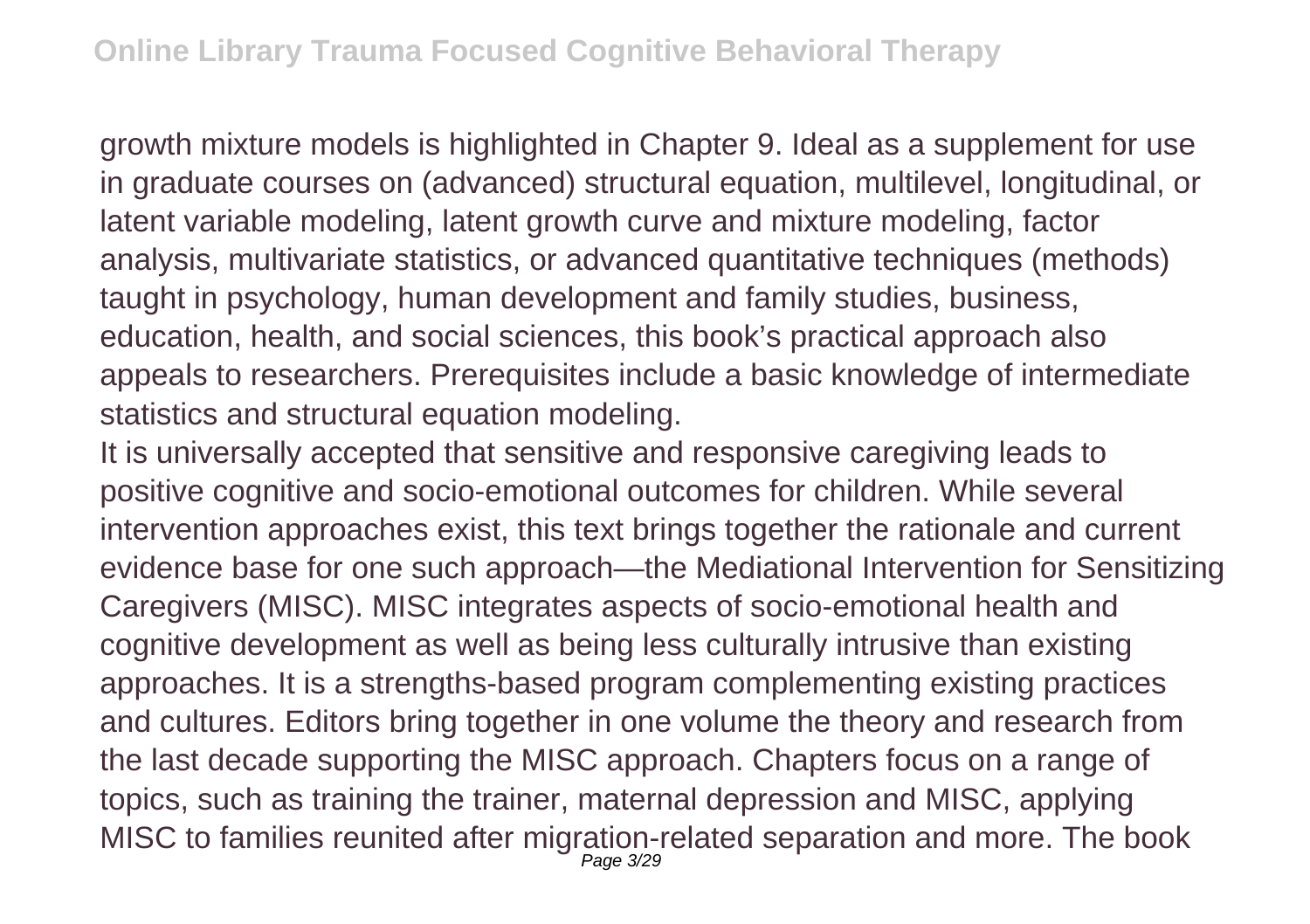also focuses on several country-specific cases, such as applying MISC to HIV/AIDS-affected children in South Africa or in early childhood care settings in Israel. This book is essential reading for those working in early educational or clinical settings tasked with developing policy to ensure optimal child developmental outcomes. The book is applicable to professionals from a wide variety of disciplines including clinical, counselling, educational, psychology, psychiatry, paediatrics, nursing, social work and public health. The two volume APA Handbook of Trauma Psychology is the most comprehensive guide and reference work on the subject to date. It provides a survey of all the major areas and subtopics of empirical knowledge and practical applications in the field of trauma psychology, written by top experts in the field. Volume 1 is divided into sections on the nature of trauma, its psychological impact, major conceptual frameworks for understanding traumatization, and trauma as viewed from the diverse perspective of various disciplines. Volume 2 covers multiple applications of trauma psychology, including various modalities of trauma assessment, major treatment approaches across the lifespan, and multiclient and organizational practice. The APA Handbook of Trauma Psychology is an essential resource for specialists in trauma who need comprehensive information, for practitioners who seek to familiarize themselves Page 4/29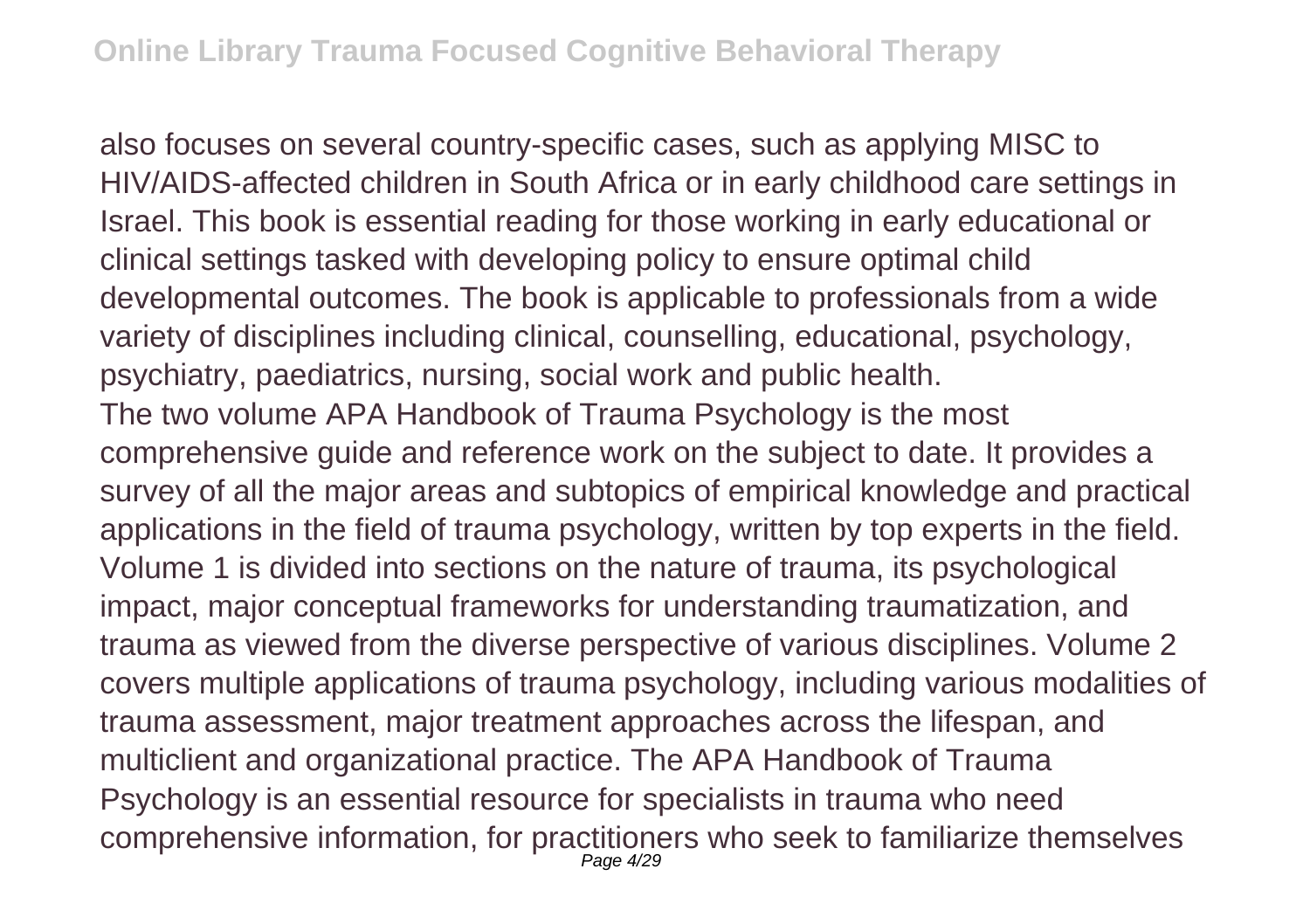with the range of approaches for trauma assessment and treatment, and for students as a graduate level or advanced undergraduate level textbook. This is the authoritative guide to conducting trauma-focused cognitive-behavioral therapy (TF-CBT), a systematic, evidence-based treatment for traumatized children and their families. Provided is a comprehensive framework for assessing posttraumatic stress disorder, depression, anxiety, and other symptoms; developing a flexible, individualized treatment plan; and working collaboratively with children and parents to build core skills in such areas as affect regulation and safety. Specific guidance is offered for responding to different types of traumatic events, with an entire section devoted to grief-focused components. Useful appendices feature resources, reproducible handouts, and information on obtaining additional training. TF-CBT has been nationally recognized as an exemplary evidence-based program. See also the edited volume Trauma-Focused CBT for Children and Adolescents: Treatment Applications for more information on tailoring TF-CBT to children's varying developmental levels and cultural backgrounds.

Trauma and Resilience in Music Education: Haunted Melodies considers the effects of trauma on both teachers and students in the music class- room, exploring music as a means for working through traumatic expe- riences and the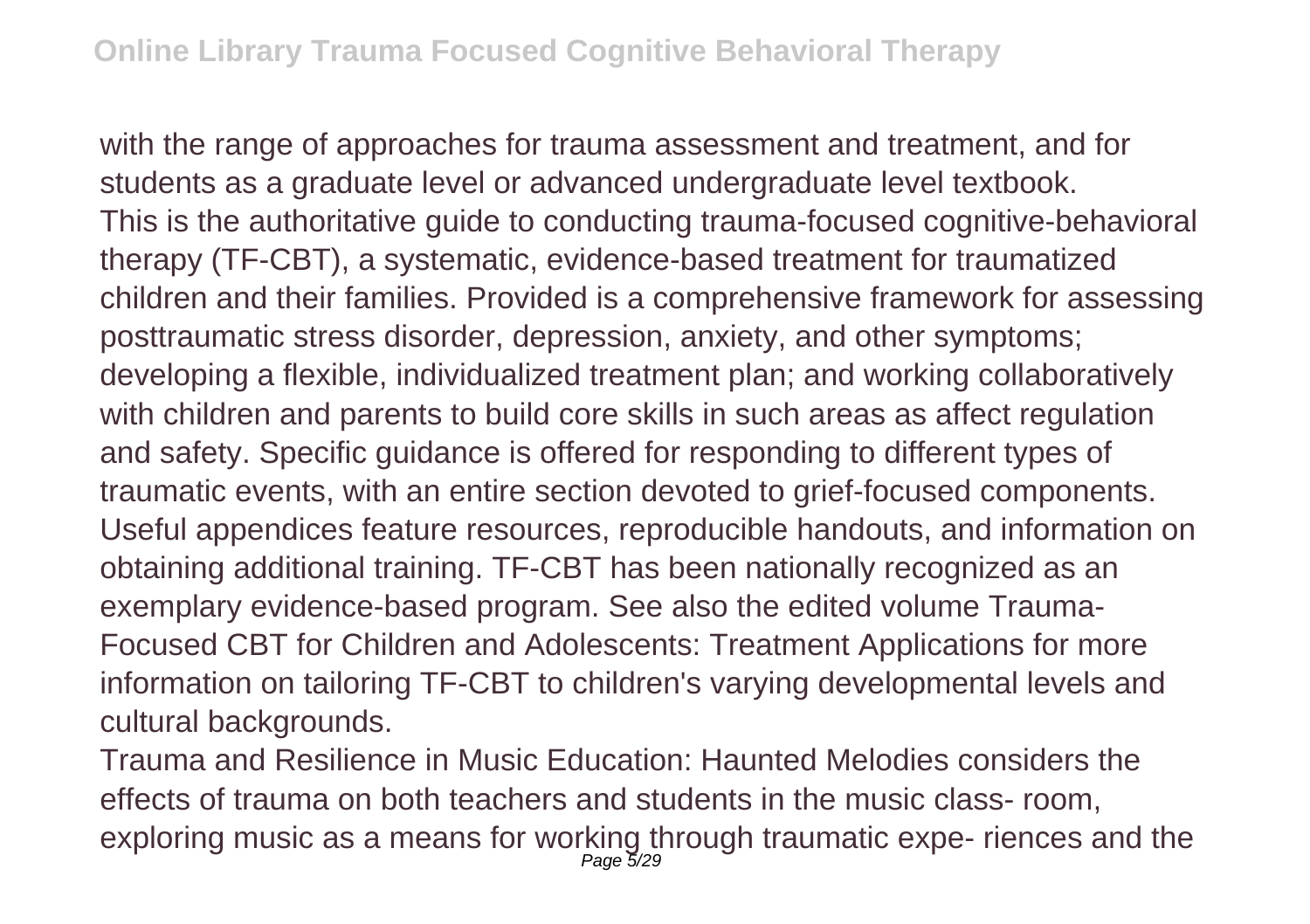role music education plays in trauma studies. The volume acknowledges the ubiquity of trauma in our society and its long-term deleterious effects while showcasing the singular ways music can serve as a support for those who struggle. In twelve contributed essays, authors examine theoretical perspectives and personal and societal traumas, providing a foundation for thinking about their implications in music education. Topics covered include: Philosophical, psychological, sociological, empirical, and narrative perspectives of trauma and resilience. How trauma-informed education practices might provide guidelines for music educators in schools and other settings Interrogations of how music and music education may be a source of trauma Distinguishing itself from other subjects—even the other arts—music may provide clues to the recovery of traumatic memory and act as a tool for releasing emotions and calming stresses. Trauma and Resilience in Music Education witnesses music's unique abilities to reach people of all ages and empower them to process traumatic experiences, providing a vital resource for music educators and researchers.

Post traumatic stress disorder develops after exposure to one or more terrifying events that have caused, or threatened to cause the sufferer grave physical harm. This book discusses how trauma-focused cognitive therapy can be used to help children and adolescents who suffer from post traumatic stress disorder.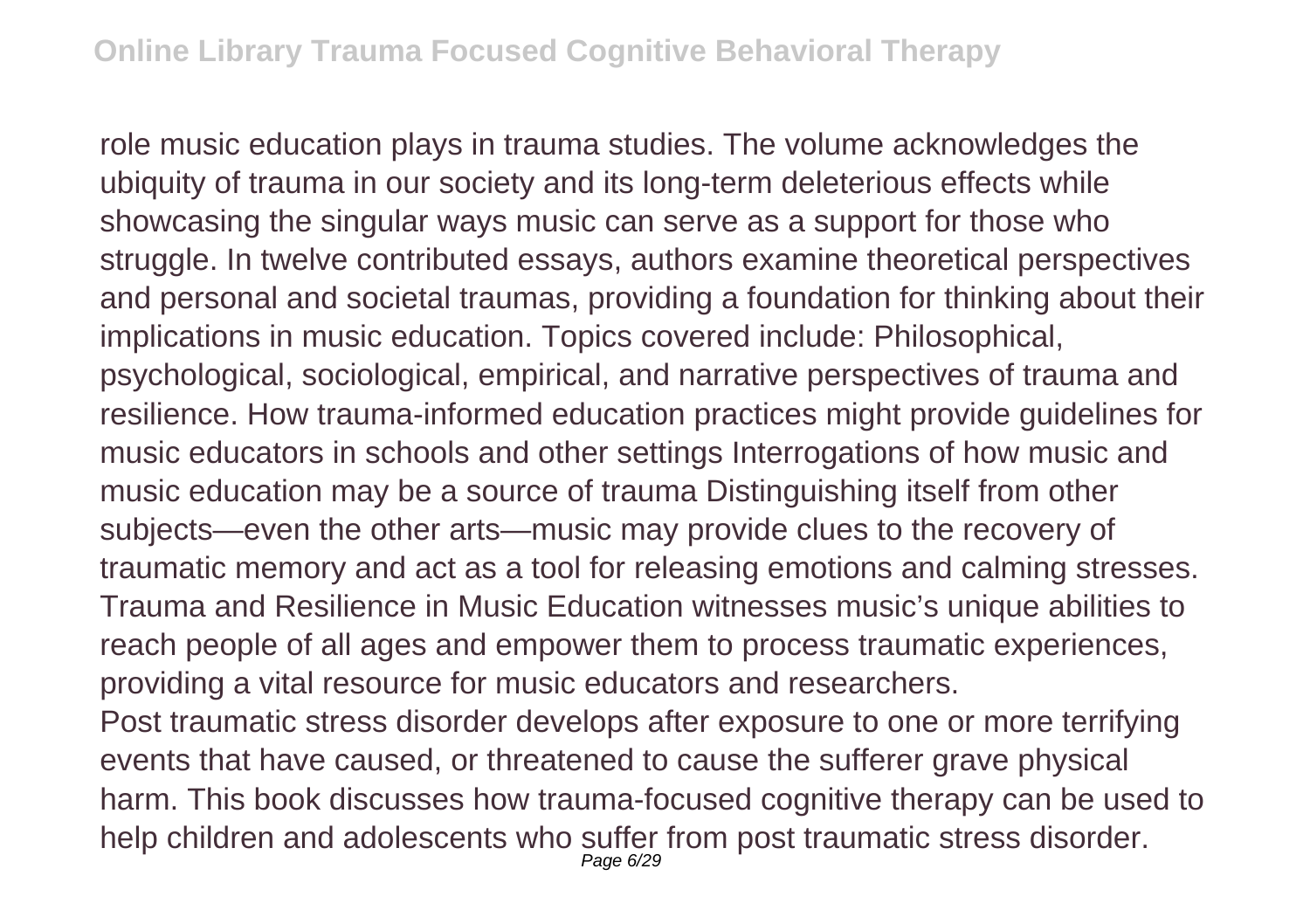Cognitive therapy is frequently used to treat adults who suffer from PTSD with proven results. Post Traumatic Stress Disorder provides the therapist with instructions on how CT models can be used with children and young people to combat the disorder. Based on research carried out by the authors, this book covers: assessment procedures and measures formulation and treatment planning trauma focused cognitive therapy methods common hurdles. The authors provide case studies and practical tips, as well as examples of self-report measures and handouts for young people and their parents which will help the practitioner to prepare for working with this difficult client group. Post Traumatic Stress Disorder is an accessible, practical, clinically relevant guide for professionals and trainees in child and adolescent mental health service teams who work with traumatized children and young people.

Preceded by: Treating sexually abused children and their nonoffending parents: a cognitive behavioral approach / Esther Deblinger, Anne Hope Heflin. c1996. Backed by decades of research, cognitive behavioral therapy is the intervention of choice for clients with post-traumatic stress disorder (PTSD) regardless of their age, gender, ethnicity, or source of symptoms. This compact, clinician-friendly resource walks readers through cognitive behavioral techniques and treatment packages for PTSD, using case studies to illustrate how to troubleshoot common Page 7/29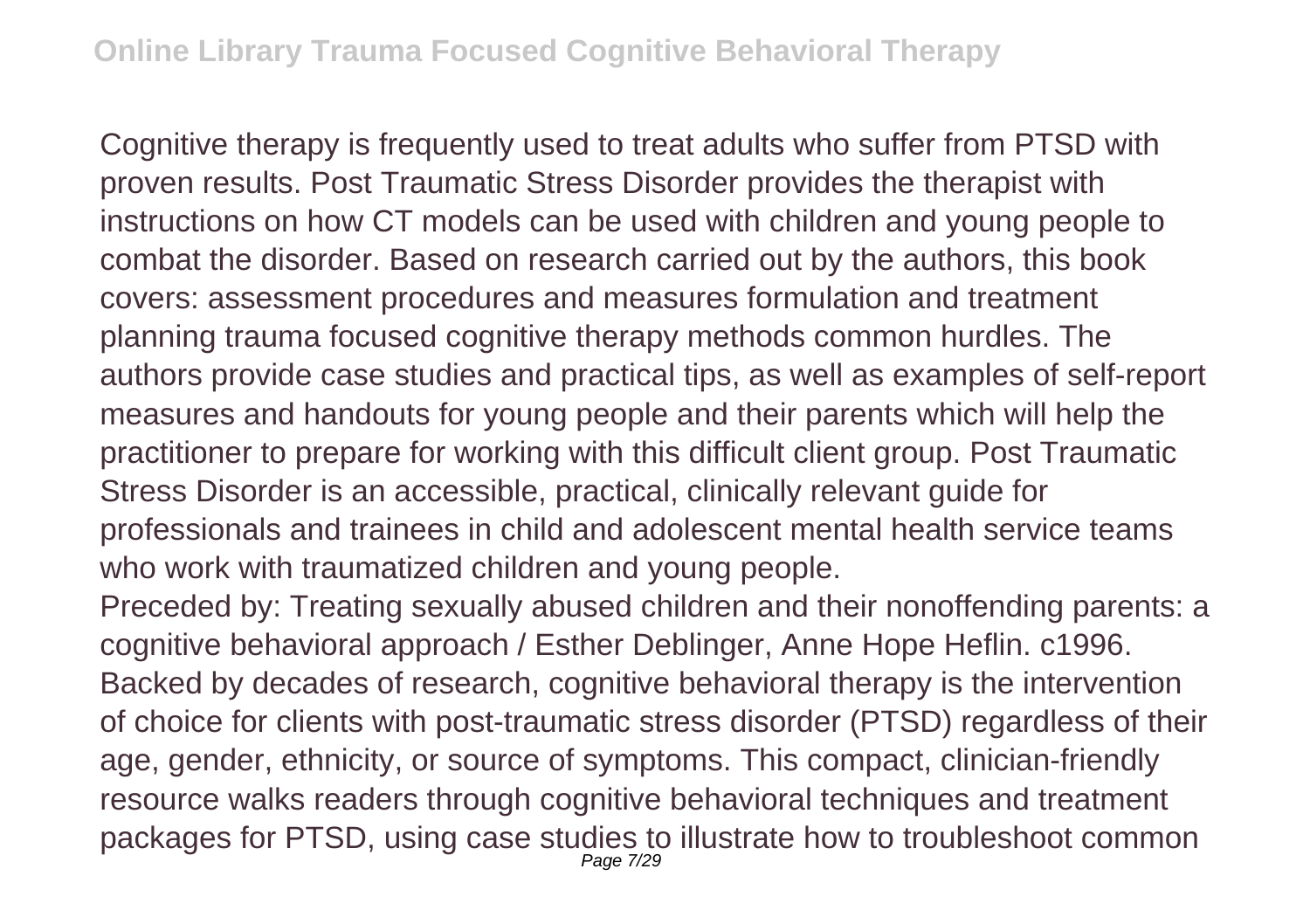problems. Explaining each approach's theoretical underpinnings as well as its step-by-step implementation, the authors cover both trauma-focused techniques such as prolonged exposure, cognitive processing therapy, and stress inoculation training, and non-trauma-focused or present-centered techniques such as breathing training, relaxation training, and positive self-talk. The book also addresses depression and social isolation, symptoms that often accompany PTSD.

This is the first book to show how to use cognitive behavioural therapy (CBT) with the full spectrum of post-traumatic responses; exploring how they affect and relate to one another. Focusing not only on co-morbidity with other anxiety disorders and depression, the book looks more widely at, for example, coexisting pain, substance abuse and head injury. After discussing how to tailor CBT practice to work most effectively with trauma responses in real-world settings, Michael J Scott goes on to explore the step-by-step treatment of posttraumatic stress disorder, other commonly occurring disorders and, finally, secondary traumatisation. Those training to work with young people, or already doing so, will find the focus in Part Three on CBT with traumatized children invaluable.

This book shows psychologists and other mental health providers how to assess Page 8/29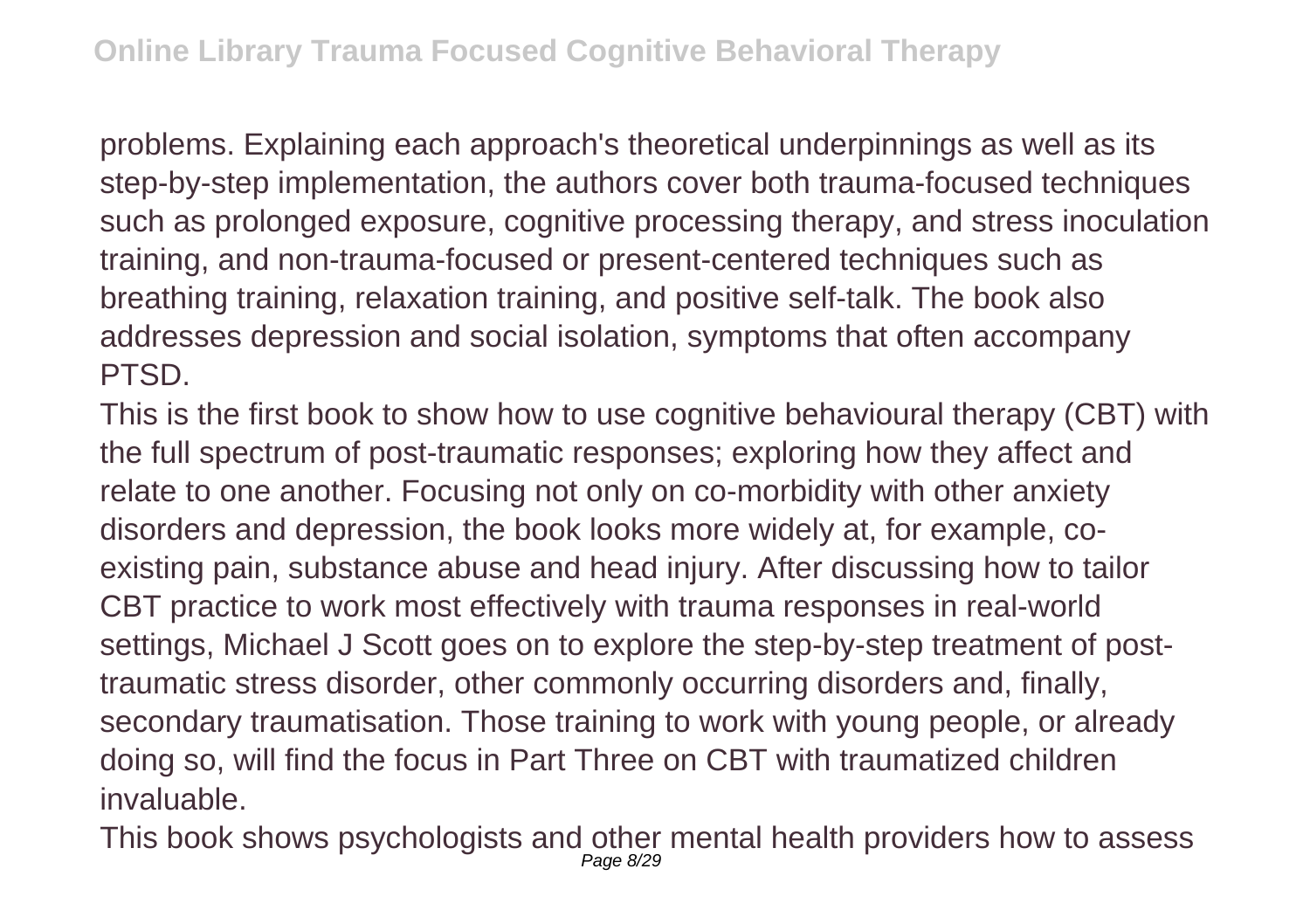and treat emotional and behavioral problems in classrooms, including those arising from autism diagnoses.

This volume brings together leading clinicians and researchers to present cognitive-behavioural approaches to treating PTSD and other trauma-related symptoms and disorders.

This clear-sighted reference offers a transformative new lens for understanding the role of family processes in creating — and stopping — child abuse and neglect. Its integrative perspective emphasizes the interconnectedness of forms of abuse, the diverse mechanisms of family violence, and a child/family-centered, strengthsbased approach to working with families. Chapters review evidence-based interventions and also model collaboration between family professionals for effective coordination of treatment and other services. This powerful ecological framework has major implications for improving assessment, treatment, and prevention as well as future research on child maltreatment. Included among the topics:• Creating a safe haven following child maltreatment: the benefits and limits of social support.• "Why didn't you tell?" Helping families and children weather the process following a sexual abuse disclosure.• Environments recreated: the unique struggles of children born to abused mothers.• Evidencebased intervention: trauma-focused cognitive behavioral therapy for children and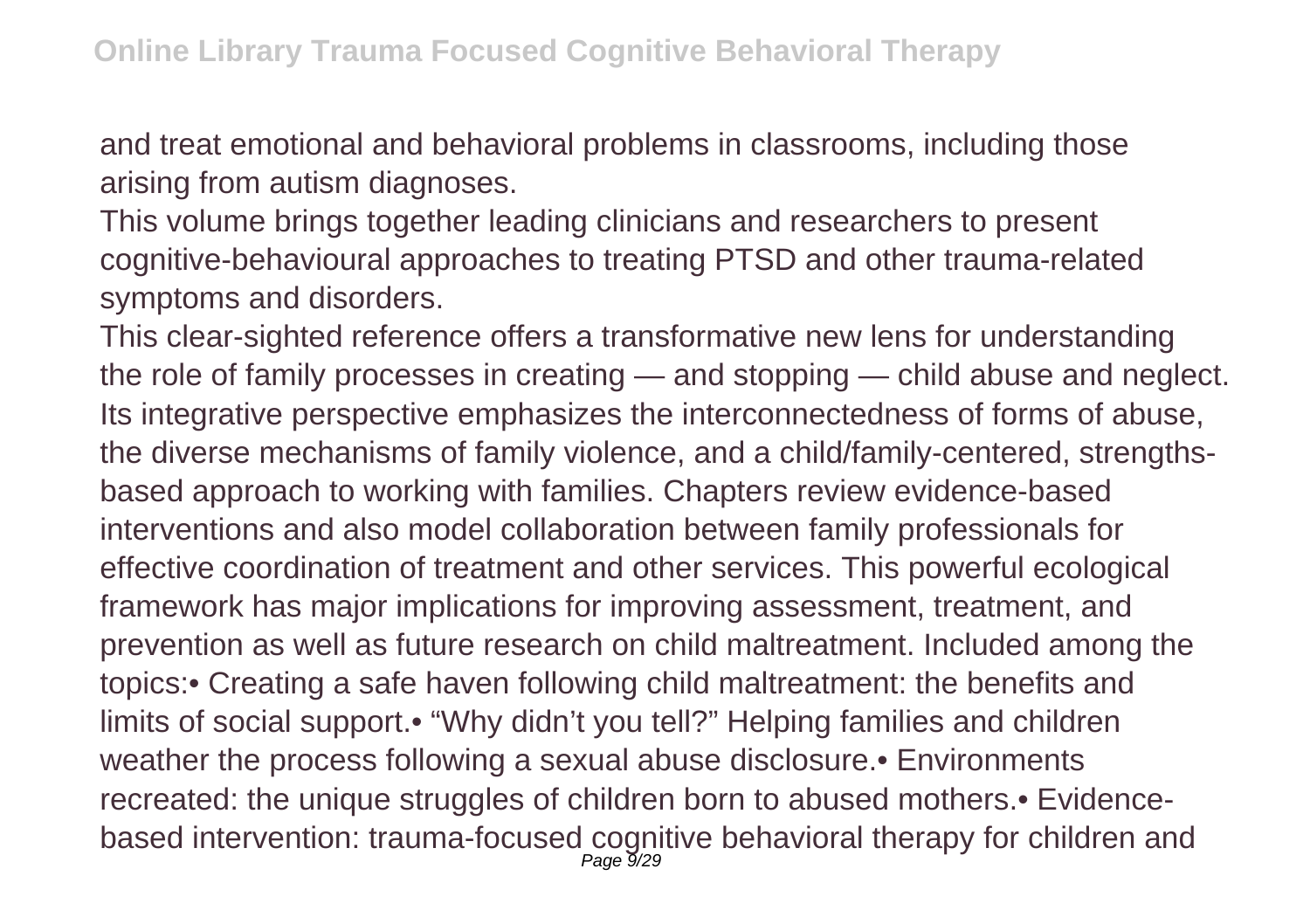families.• Preventing the intergenerational transmission of child maltreatment through relational interventions.• Reducing the risk of child maltreatment: challenges and opportunities. Professionals and practitioners particularly interested in family processes, child maltreatment, and developmental psychology will find Parenting and Family Processes in Child Maltreatment and Intervention a major step forward in breaking entrenched abuse cycles and keeping families safe.

Many people experience traumatic events and whilst some gradually recover from such experiences, others find it more difficult and may seek professional help for a range of problems. A Casebook of Cognitive Therapy for Traumatic Stress Reactions aims to help therapists who may not have an extensive range of clinical experience. The book includes descriptions and case studies of clinical cases of cognitive behavioural treatments involving people who have experienced traumatic events, including: people with phobias, depression and paranoid delusions following traumatic experiences people with Posttraumatic Stress Disorder (PTSD) people who have experienced multiple and prolonged traumatizations people who are refugees or asylum-seekers. All chapters are written by experts in the field and consider what may be learned from such cases. In addition it is considered how these cases can be applied more Page 10/29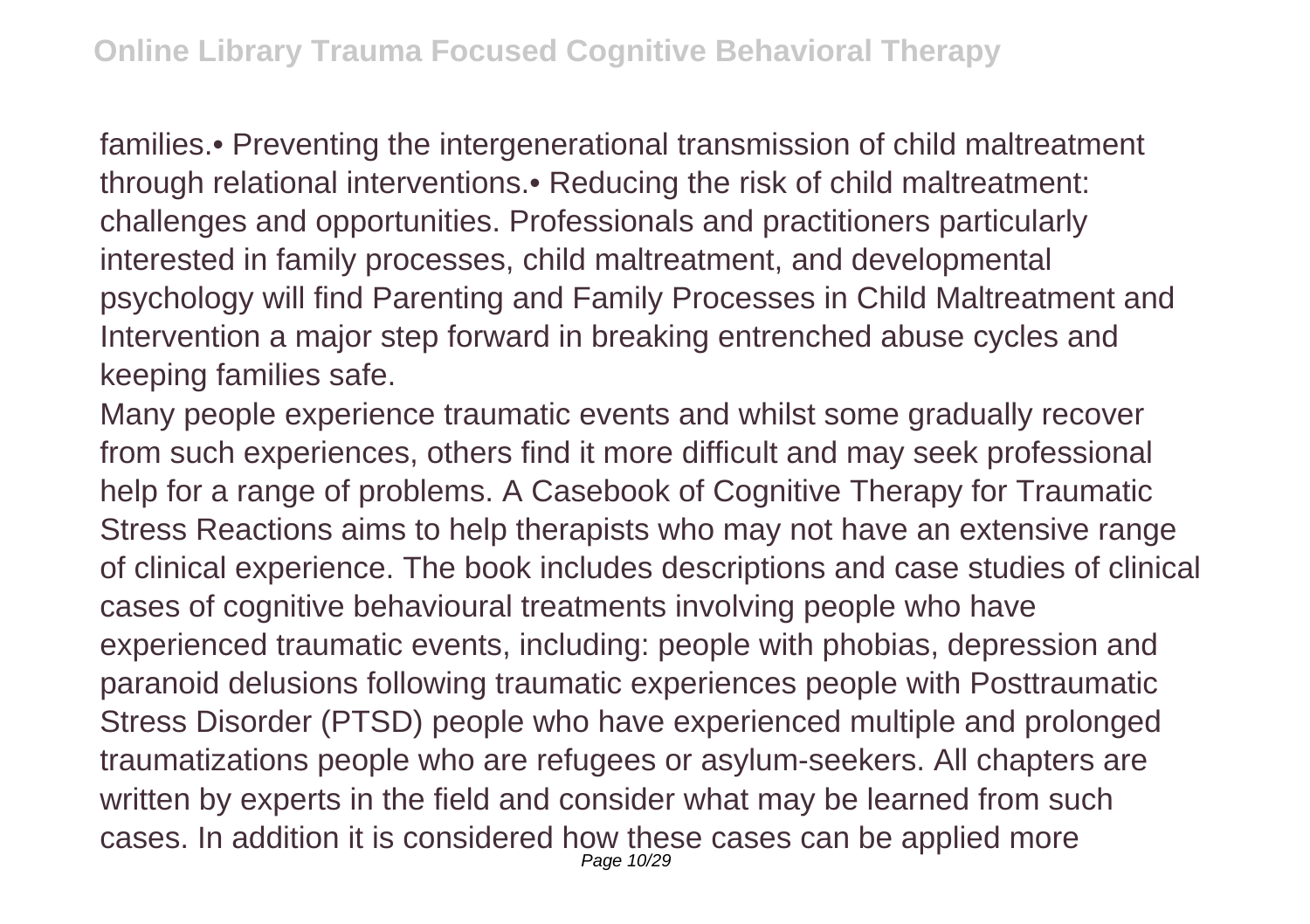generally in cognitive behavioural treatments for traumatic stress reactions. This book will be invaluable to all mental health professionals and in particular to therapists wanting to treat people who have experienced traumatic events, allowing them to creatively apply their existing knowledge to new clinical cases. Prolonged Exposure Therapy is an effective, highly flexible, and very well researched intervention to reduce the symptoms of PTSD across a variety of traumatized populations. The second edition of Prolonged Exposure Therapy for PTSD: Emotional Processing of Traumatic Experiences, Therapist Guide, along with the accompanying Workbook, provides all of the tools necessary for trained mental health providers to implement this first-line PTSD treatment with their patients. This model is individualized to address the needs of a variety of trauma survivors. Leaders in clinical practice, training, and research in the field of PTSD treatment, the authors have revised the Guide throughout to reflect the many advances in PTSD research that have occurred since the release of the first edition, including key adjustments to the underlying theory as well as additional evidence for modifications and individualization for more complex patient presentations and military populations. The Guide provides a concise but thorough description of the key components of the program, how to implement them, and when and how to consider adaptations.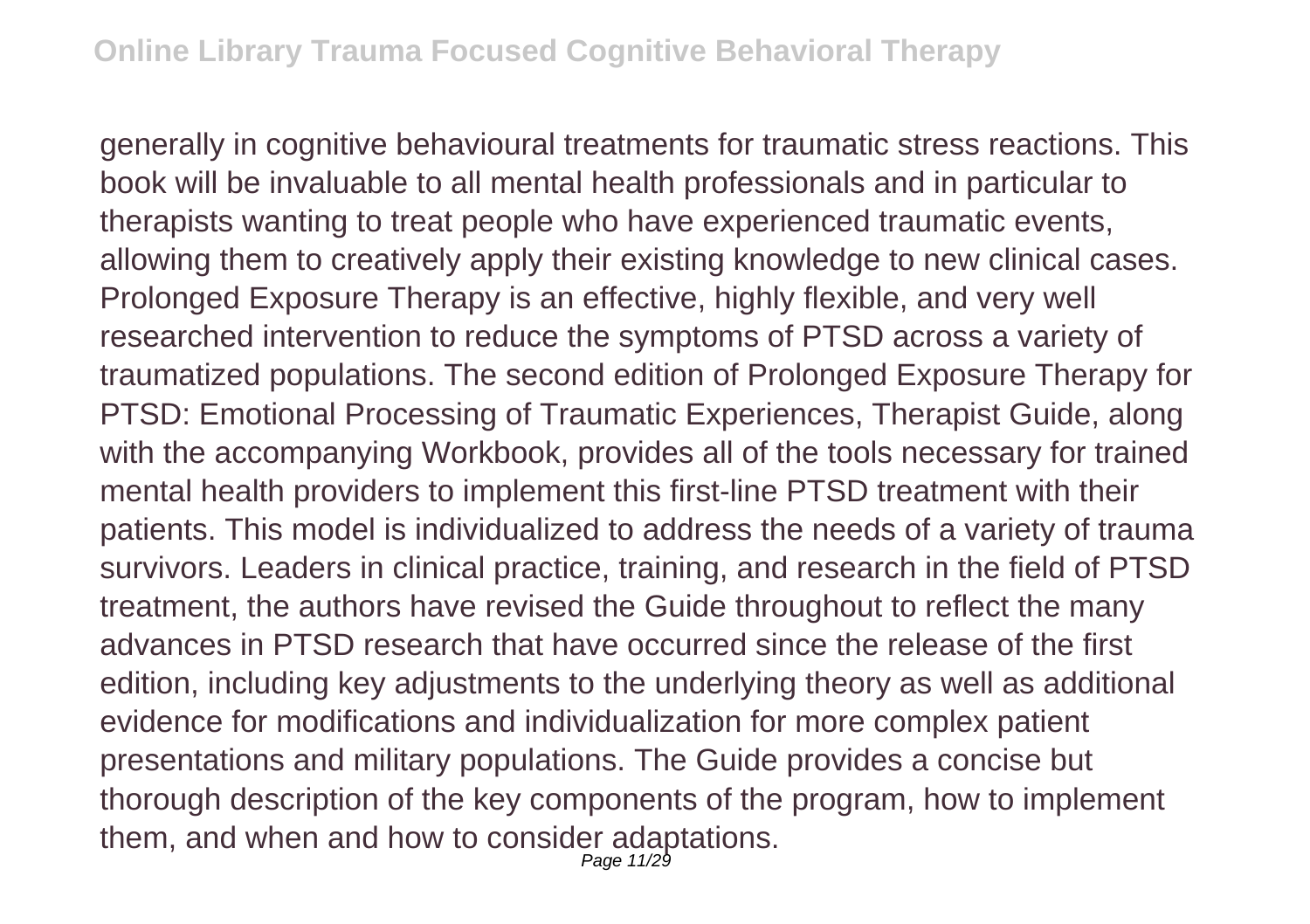This highly practical resource book is full of realistic and achievable strategies to help teachers to support neurodiverse students in a range of situations that, whilst often seemingly insignificant, can quickly become substantial and disruptive challenges in the mainstream classroom. Written with the busy teacher in mind, chapters are easy to dip in and out of, with jargon-free language and simple explanations which are easy to understand and put into practice. Clear chapters explore a variety of situations and topics to help children engage in their learning and make the classroom a safe and inviting place to be for autistic students. Key features include: Practical and achievable strategies to support autistic students in the mainstream classroom Real-life scenarios to help you find concrete solutions to issues as they arise Memorable mantras and quick quotes to help embed strategies in everyday practice for both students and teachers Photocopiable and downloadable resource sheets Written by an advisory teacher for autism with a wealth of experience, this book will be an invaluable tool for both primary and secondary teachers in mainstream settings, as well as other education professionals.

This book emphasizes the importance of integrative care among the healthcare professionals involved in addiction treatment and includes a plan for executing and assessing the success of the system. Drawing on three decades of Page 12/29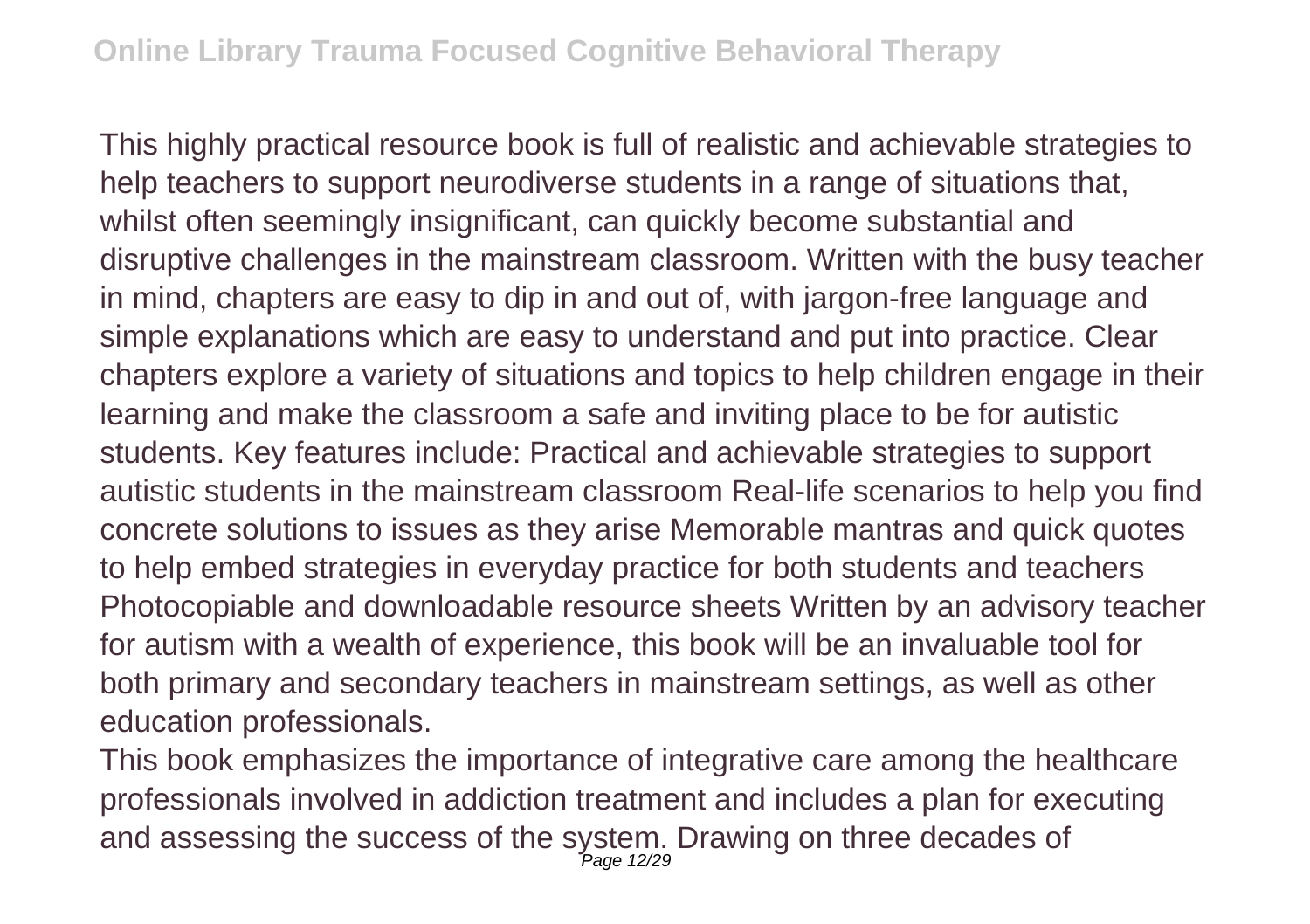experience helping practitioners, managers, administrators, and funders understand and implement this treatment, Dr. Hemphill discusses the history and integration of coordinated care, and details how it works in practice from the medical and business perspectives. He outlines a model that encourages the expansion of detection systems and stresses the importance of behavioral health treatment in addiction treatment centers, which can reduce treatment costs and enhance care management. Resources are included for assessing organizational readiness, monitoring outcomes, and suggestions for continuous improvement to ensure a seamless transition, leading to better outcomes, patient engagement, and worker job satisfaction. This book offers innovative solutions that any healthcare professional practicing behavioral health and addiction medicine can utilize to ensure optimal care.

CBT for Anxiety Disorders presents a comprehensive overview of the latest anxiety disorder-specific treatment techniques contributed by the foremost experts in various CBT approaches. Summarizes the state-of-the-art CBT approaches for each of the DSM anxiety disorders Represents a one-stop tool for researchers, clinicians, and students on CBT for anxiety disorders Features world leading CBT authors who provide an up to date description of their respective treatment approaches in a succinct, and clinician-tailored, fashion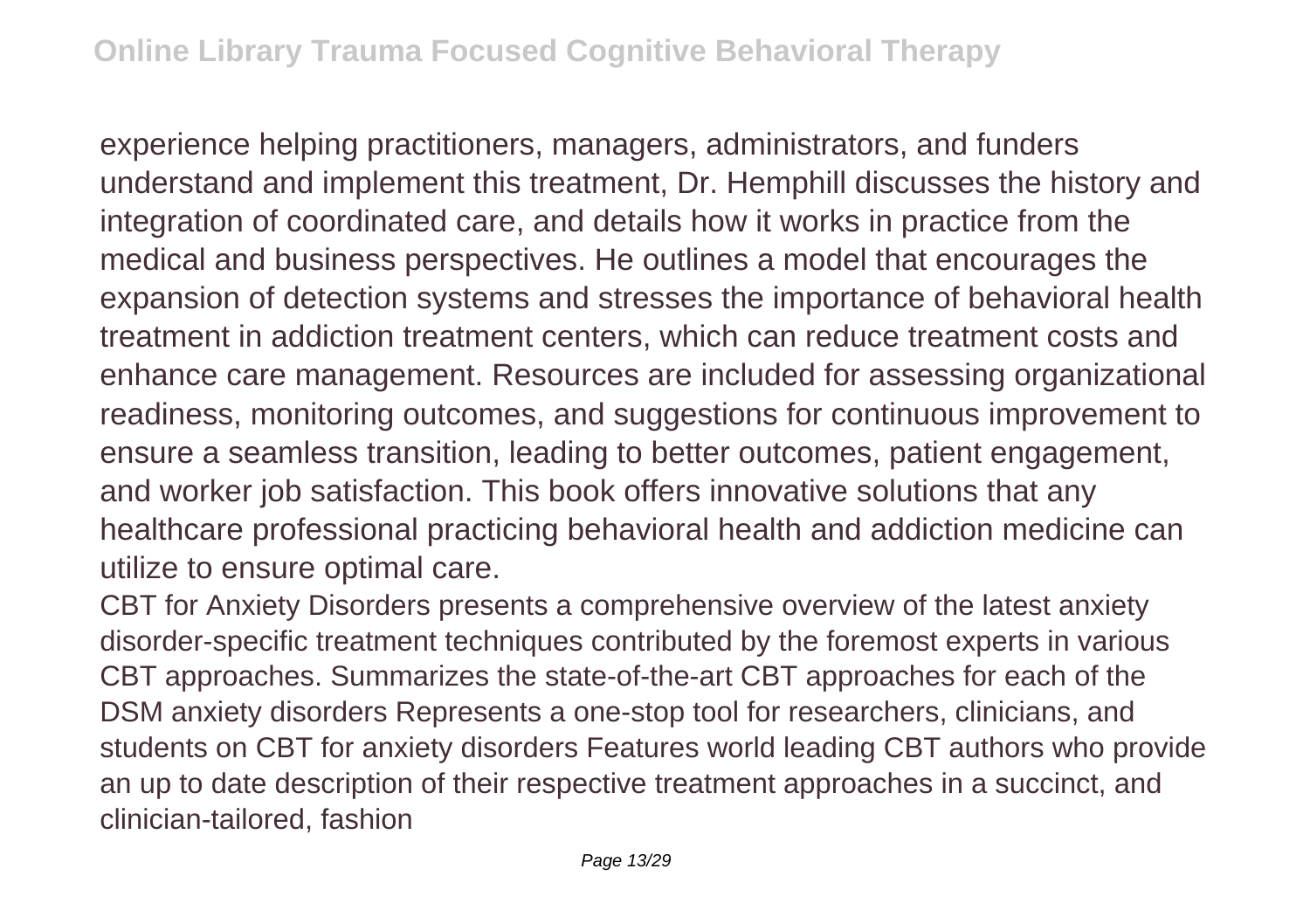This research-based book foregrounds Black narrative traditions and honors alternative methods of data collection, analysis, and representation. Toliver presents a semifictionalized narrative in an alternative science fiction setting, refusing white-centric qualitative methods and honoring the ways of the griots who were the scholars of their African nations. By utilizing Black storytelling, Afrofuturism, and womanism as an ontoepistemological tool, this book asks readers to elevate Black imaginations, uplift Black dreams, and consider how Afrofuturity is qualitative futurity. By centering Black girls, the book considers the ethical responsibility of researchers to focus upon the words of our participants, not only as a means to better understand our historic and current world, but to better situate inquiry for what the future world and future research could look like. Ultimately, this book decenters traditional, white-centered qualitative methods and utilizes Afrofuturism as an onto-epistemological tool and ethical premise. It asks researchers to consider how we move forward in data collection, data analysis, and data representation by centering how Black girls reclaim and recover the past, counter negative and elevate positive realities that exist in the present, and create new possibilities for the future. The semi-fictionalized narrative of the book highlights the intricate methodological and theoretical work that undergirds the story. It will be an important text for both new and seasoned researchers interested in social justice. Informed and anti-racist researchers will find Endarkened storywork a useful tool for educational, cultural, and social critiques now and in the future.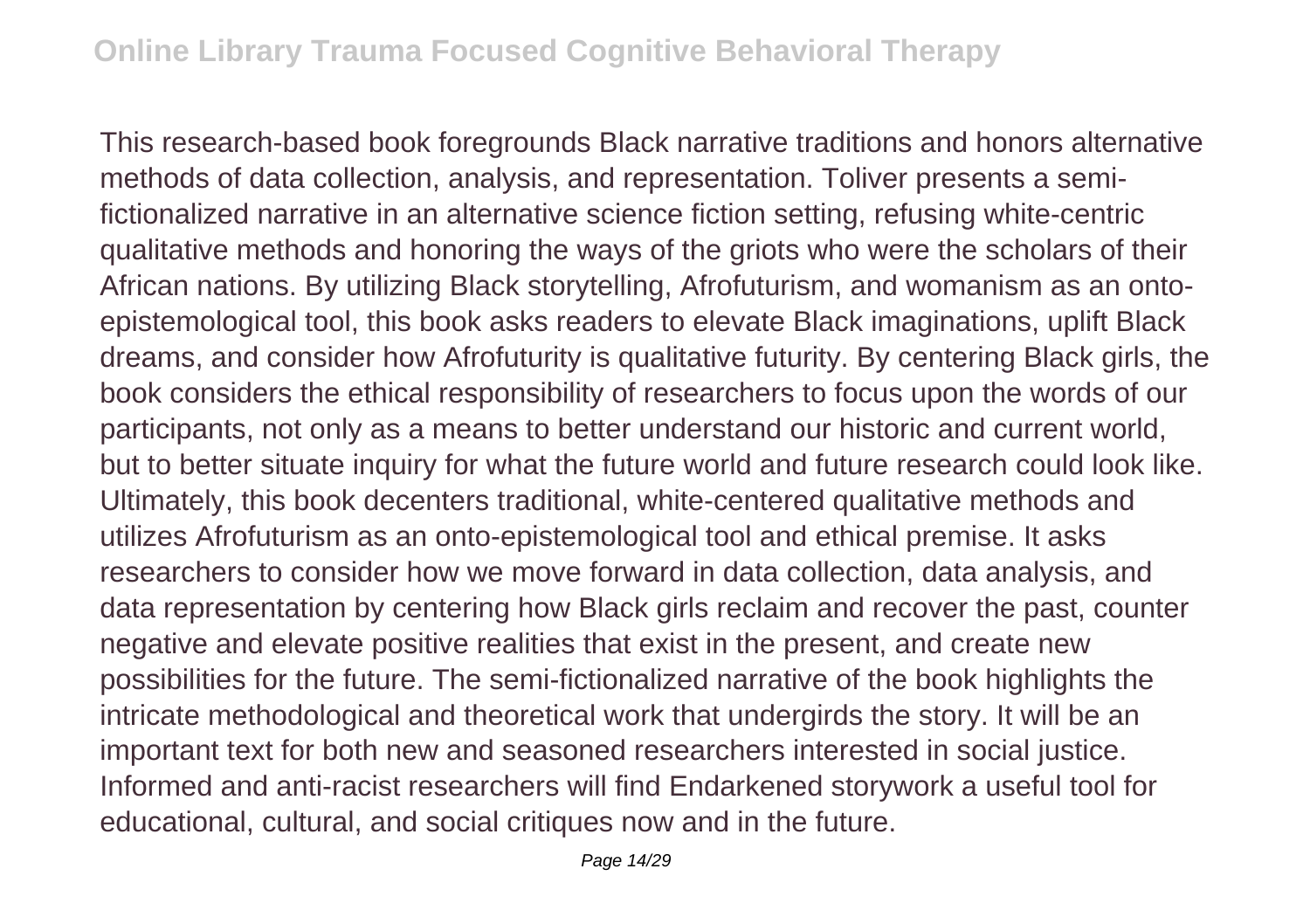During the past several decades, there has been a blitz of information, sometimes referred to as the knowledge explosion, and students have struggled in their attempts to distinguish true, fake, and terribly biased information, especially regarding political issues. This book highlights the value of critical thinking as a way to navigate this difficult and frustrating terrain, so that students grow and develop as knowledgeable, independent thinkers. To promote this growth, the book offers thoughtful, evidencebased advice for teachers to support students' deep thinking as it relates to real-world contexts. Strategies presented include student reflection based on experience, moving from narrow to broader perspectives, and using graphic organizers to build and activate knowledge before, during, and after instructional activities. With the instructional guidance and activities presented in this short, easy-to-apply volume, teachers can give students the tools they need to negotiate the often-murky waters of political communication.

Exploring both the intrapersonal (moral) and interpersonal (ethical) nature of death and dying in the context of their development (philosophical), Dying in a Transhumanist and Posthuman Society shows how death and dying have been and will continue to be governed in any given society. Drawing on transhumanism and discourses about posthumanity, life prolongation and digital life, the book analyses death, dying and grief via the governance of dying. It states that the bio-medical dimensions of our understanding of death and dying have predominated not only the discourses about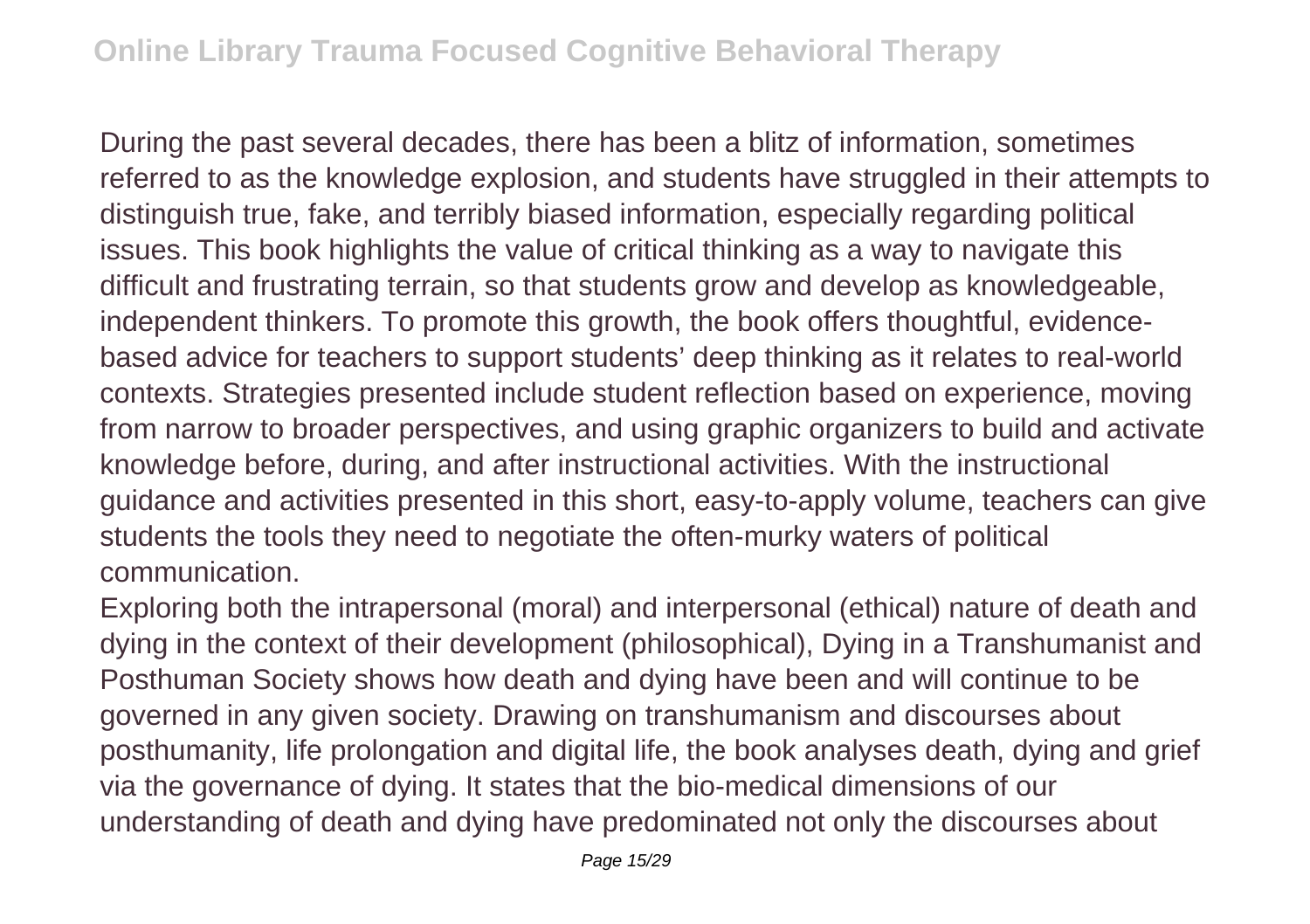death in society and the care of the dying, but their policy and practice as well. It seeks to provoke thinking beyond the benefits of technology and within the confinements of the world transhumanists describe. This book is written for all who have an interest in thanatology (i.e. death studies) but will be useful specifically to those investigating the experiences of dying and grieving in contemporary societies, wherein technology, biology and medicine continuously advance. Thus, the manuscript will be of interest to researchers in a broad range of areas including health and social care, social policy, anthropology, sociology, philosophy, cultural studies, and, of course, thanatology. Using Marxist critique, this book explores manifestations of Artificial Intelligence (AI) in Higher Education and demonstrates how it contributes to the functioning and existence of the capitalist university. Challenging the idea that AI is a break from previous capitalist technologies, the book offers nuanced examination of the impacts of AI on the control and regulation of academic work and labour, on digital learning and remote teaching, and on the value of learning and knowledge. Applying a Marxist perspective, Preston argues that commodity fetishism, surveillance, and increasing productivity ushered in by the growth of AI, further alienates and exploits academic labour and commodifies learning and research. The text puts forward a solid theoretical framework and methodology for thinking about AI to inform critical and revolutionary pedagogies. Offering an impactful and timely analysis, this book provides a critical engagement and application of key Marxist concepts in the study of AI's role in Higher Education. It will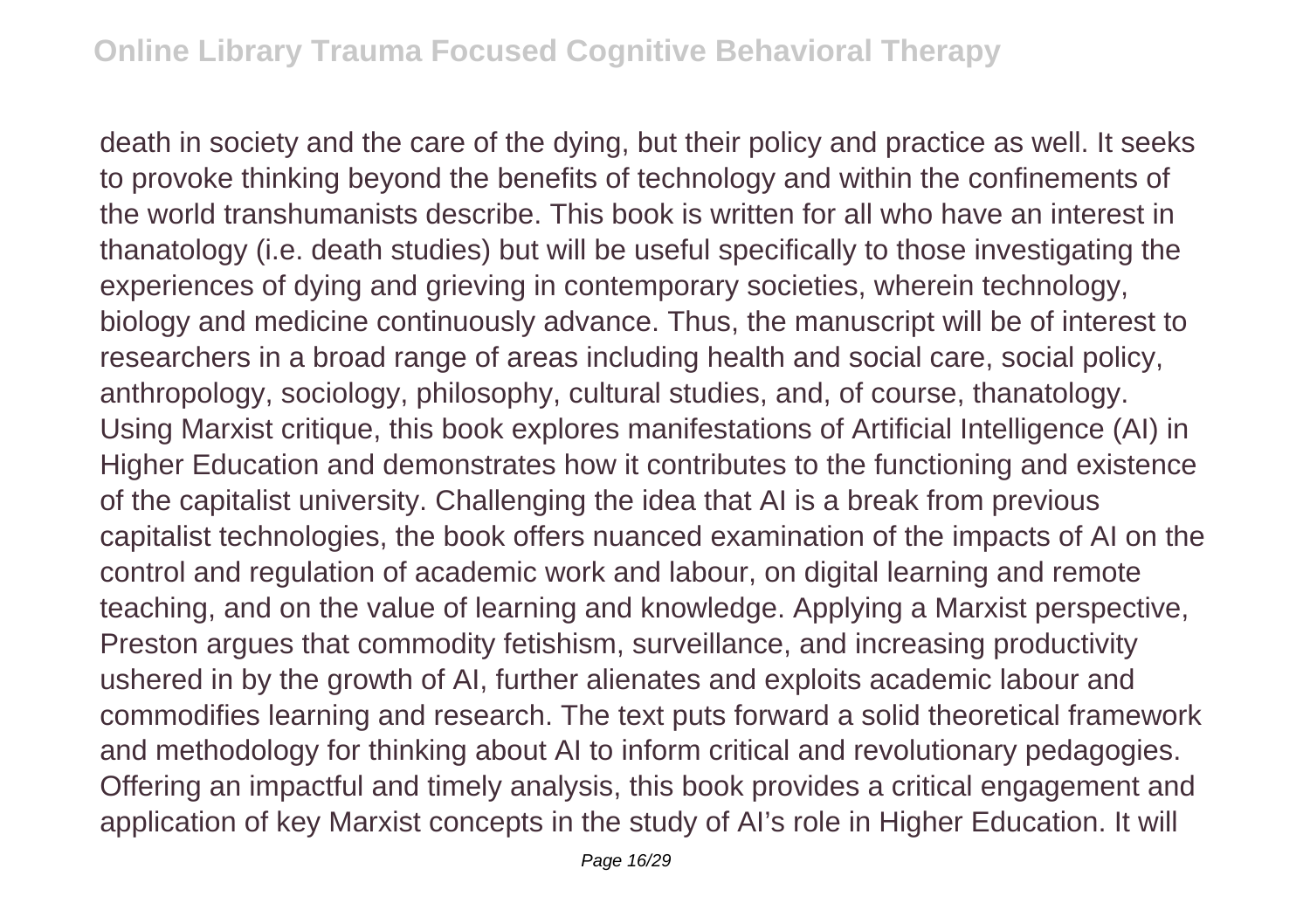be of interest to those working or researching in Higher Education. This book has been replaced by Cognitive-Behavioral Therapy for PTSD, Second Edition, ISBN 978-1-4625-4117-1.

This volume discusses the proper applications of cognitive behavioral theory (CBT) to common clinical presentations. This book represents both the traditions and advances within the broad CBT field. Chapters in this book cover topics such as CBT with depressed youth; CBT for pediatric OCD; CBT with eating disordered youth; modular CBT for youth, and transdiagnostic treatment of emotional disorders in children and adolescents. In Neuromethods series style, chapters include the kind of detail and key advice from the specialists needed to get successful results in your laboratory. Cuttingedge and practical, Tradition and Innovation in Cognitive Behavioral Therapy in Youth is a valuable resource that inspires and encourages readers to use the practices discussed in this book as their own.

This complete guide to the Avid S6 console offers the best techniques and practices from a seasoned industry veteran, Curt Schulkey, for utilizing its unique features and functions. The Avid S6 was created to be the industry standard virtual mixing console; however, it is so feature-packed that it can be difficult for new users to navigate. This book provides the ultimate guide to breaking down these amazing features and demonstrating how to use them effectively in your next project, with easy-to-follow instructions, rich illustrations, and general real-world advice from the author. This book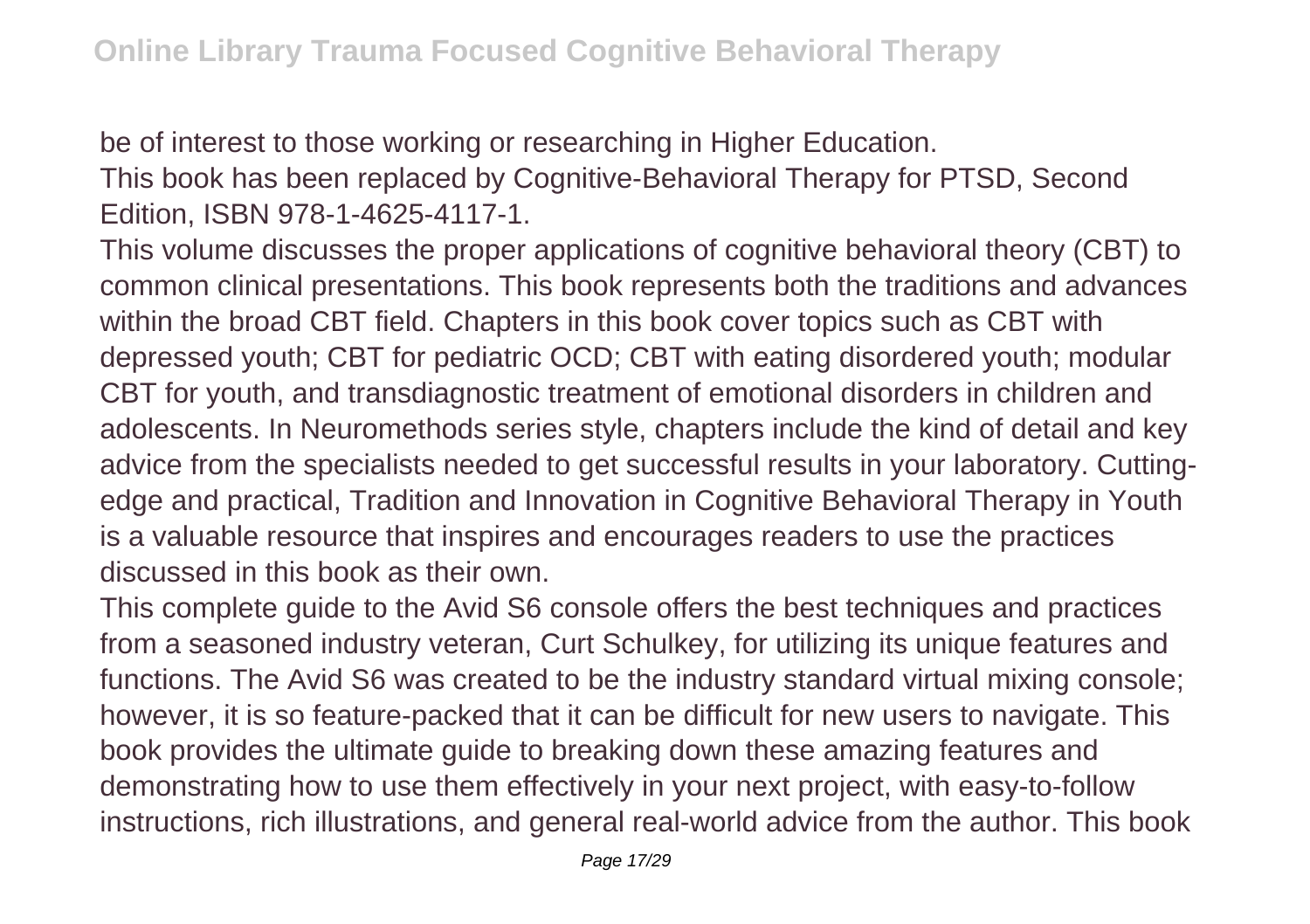takes students from neophyte to high-level intermediate. Readers should begin with a functional knowledge of Pro Tools and general understanding of mixing for cinema, but previous knowledge of mixing surfaces is not necessary as this book provides guidance through rudimentary, basic, and intermediary level workflows.

The book discusses the basic of atmospheric dynamics where the curved surface of the earth and its rotation around its own axis plays very important roles. The emphasis is on basic physical concepts and the interpretation of equations and the different terms therein. Note: T&F does not sell or distribute the hardback in India, Pakistan, Nepal, Bhutan, Bangladesh and Sri Lanka.

New and expanded material includes information on; Bullying; Sanctuary Model of trauma-informed care; Long-term medical management; Appropriate use of psychopharmacology; Importance of self-care for professionalsTreatment of Child Abuse is an important resource for mental health professionals, family physicians, pediatricians, emergency department physicians, physician assistants, and nurses, as well as child advocate professionals, social workers, and lawyers.

With contributions from noted critics and film historians from both countries, this book, first published in 1994, examines some of the most innovative and disturbing propaganda ever created. It analyses the conflicting images of these films and their effectiveness in defining public perception of the enemy. It also offers pointed commentary on the power of visual imagery to enhance racial tensions and enforce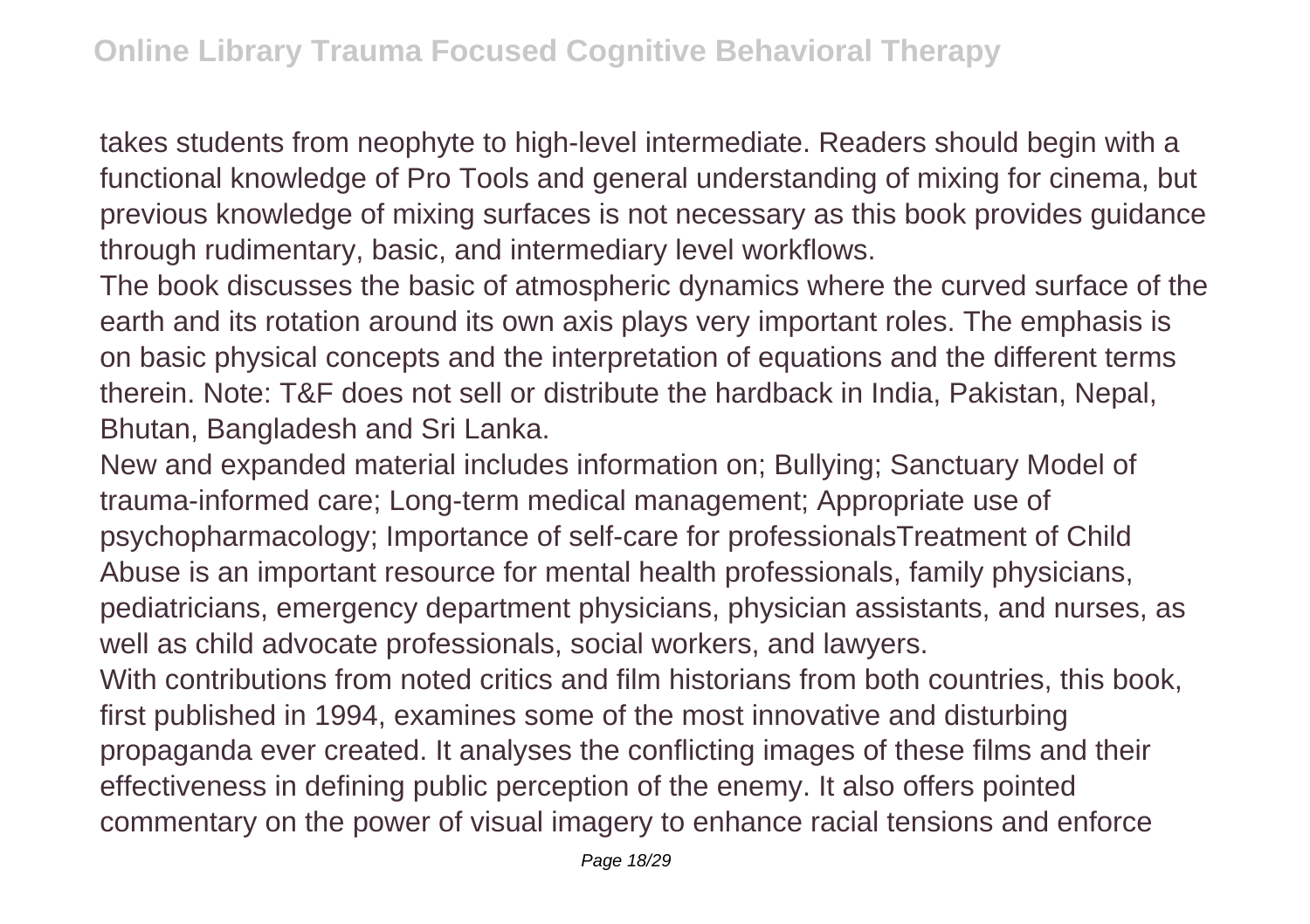both positive and negative stereotypes of the Other.

The culmination of more than 25 years of clinical work and research, this is the authoritative presentation of cognitive processing therapy (CPT) for posttraumatic stress disorder (PTSD). Written by the treatment's developers, the book includes session-by-session guidelines for implementation, complete with extensive sample dialogues and 40 reproducible client handouts. It explains the theoretical and empirical underpinnings of CPT and discusses how to adapt the approach for specific populations, such as combat veterans, sexual assault survivors, and culturally diverse clients. The large-size format facilitates photocopying and day-to-day use. Purchasers also get access to a Web page where they can download and print the reproducible materials. CPT is endorsed by the U.S. Departments of Veterans Affairs and Defense, the International Society of Traumatic Stress Studies, and the U.K. National Institute for Health and Care Excellence (NICE) as a best practice for the treatment of PTSD. PTSD is a recently named psychiatric condition that unknown before the publication of DSM-III in 1980. The creation of this diagnosis was intensely controversial, and there continued to be considerable reluctance to apply the term to children. The 1985 landmark volume, Posttraumatic Stress Disorder in Children, edited by Spencer Eth and Robert Pynoos, helped establish the validity of this condition during childhood. Now Spencer Eth has edited PTSD in Children and Adolescents, a work that brings the field of childhood trauma in to the new century by offering fresh insights on five major topic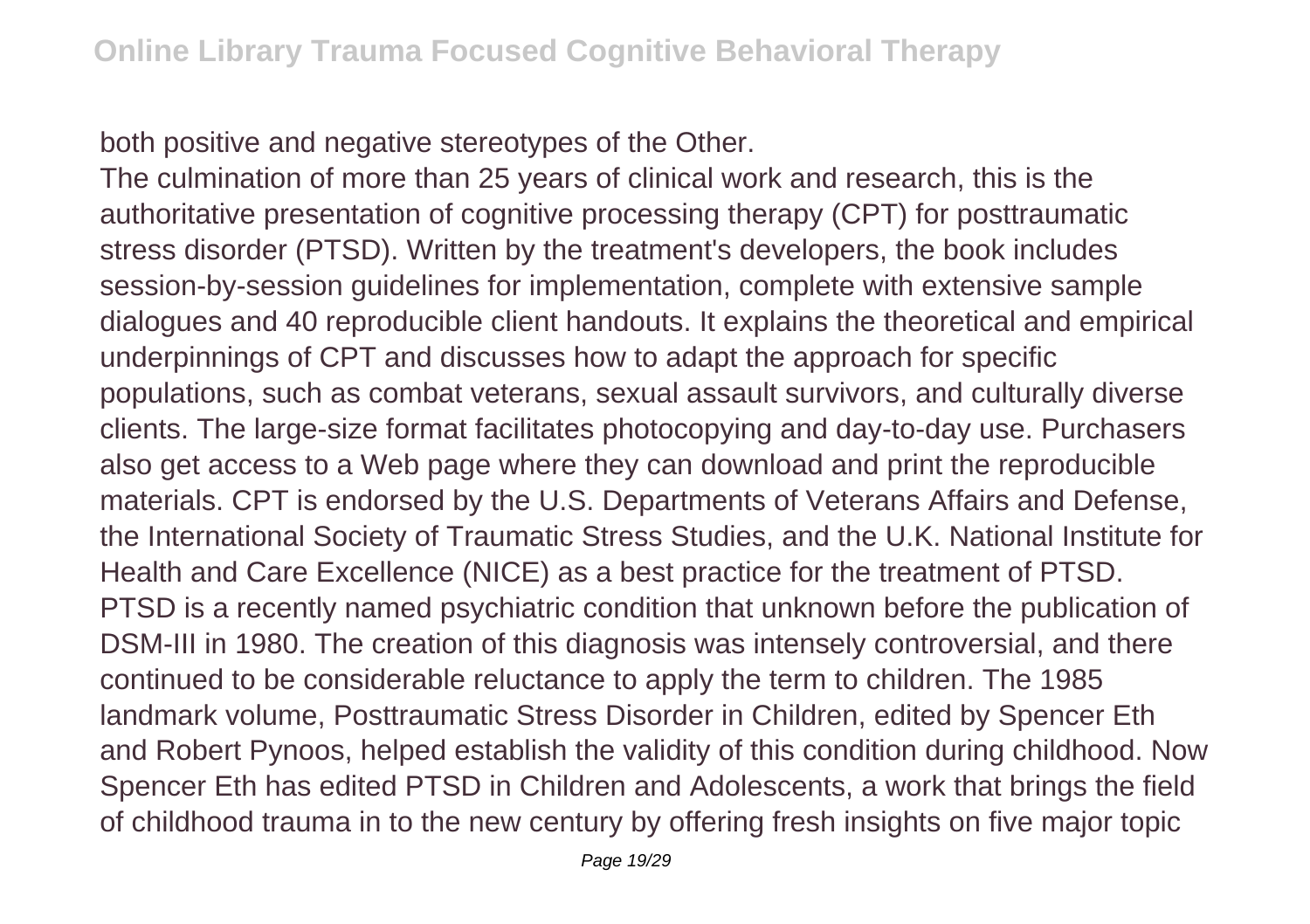areas in child and adolescent PTSD: Techniques for comprehensive evaluation - details recently developed diagnostic instruments and rating scales that measure the variety and severity of traumatic symptoms in children and adolescents. Forensic aspects of traumatized children -- surveys legally pertinent issues, including abuse, reliability of traumatic memories, and credibility of child victims. Juvenile offenders and incarcerated youth -- examines the role of trauma in the lives of juvenile offenders, noting that the victimization of delinquents must be specifically addressed in order for an integrated approach to treatment to achieve effective rehabilitation. Biological treatment strategies -- systematically reviews the important role of medications for PTSD in clinical practice, including such topics as biological dysregulation, target symptoms, and the inclusion of drugs into the biopsychosocial treatment plan. The relationship between exposure to trauma in childhood and the development of psychiatric disorders in adulthood -- presents current research on the long-term prognosis of traumatized children and adolescents by analyzing the association between early traumatic exposure, biological substrates, and subsequent symptomatic morbidity. Mental health practitioners and trainees, as well as attorneys, pediatricians, and school personnel, will find this thoroughly annotated volume an invaluable roadmap in their journey toward understanding PTSD and discovering more effective treatments for traumatized children and adolescents. With its eclectic perspective and interdisciplinary format, this exceptional reference will also enhance courses in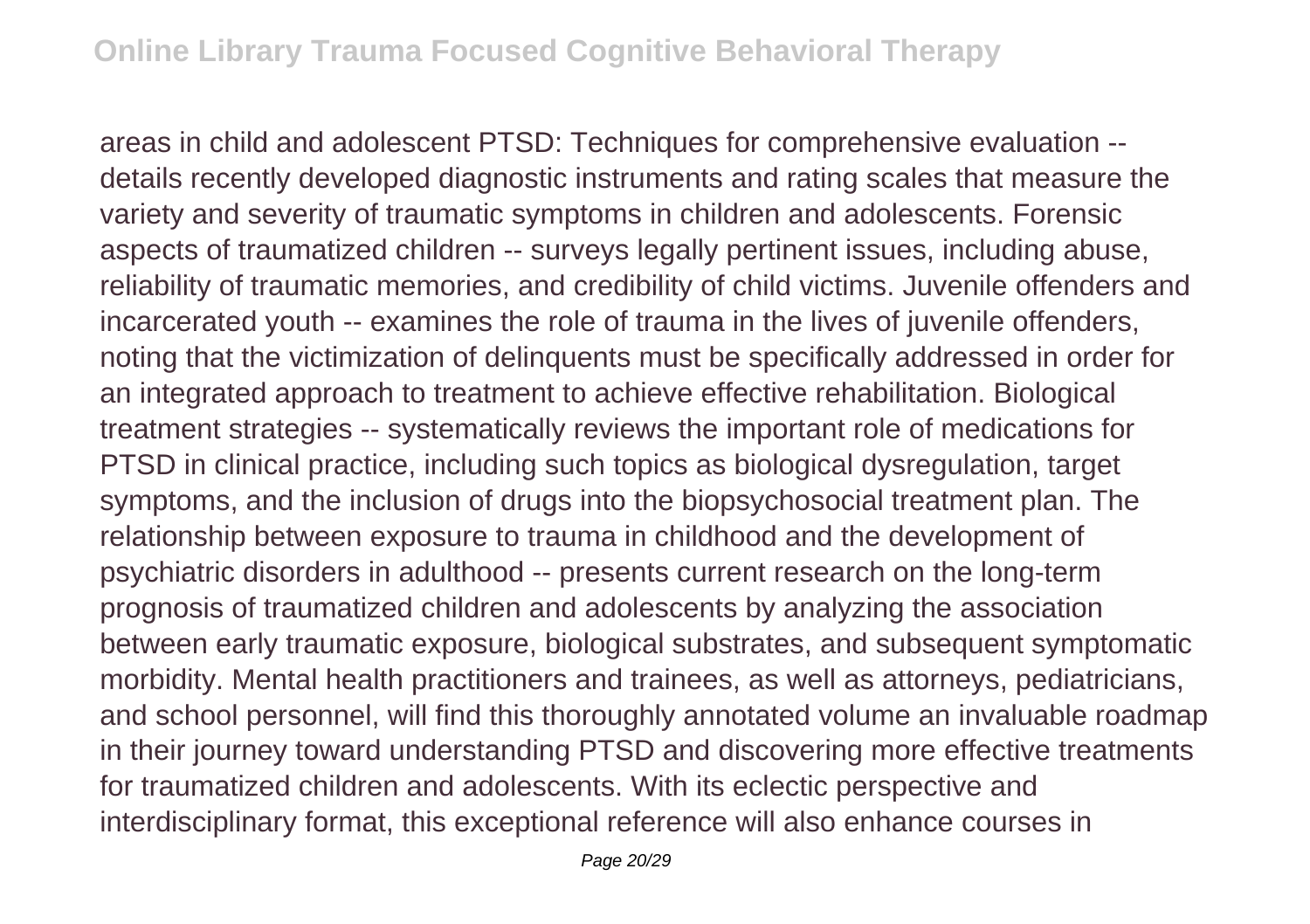developmental psychology, social work, and education.

`An excellent guide for therapists working with traumatised abused children.'---Amanda Shea Hart, PhD, Child and Family Specialist, Adelaide, South Australia -- Treating Trauma and Traumatic Grief in Children and AdolescentsGuilford Press Featuring a wealth of clinical examples, this book facilitates implementation of Trauma-Focused Cognitive-Behavioral Therapy (TF-CBT) in a range of contexts. It demonstrates how assessment strategies and treatment components can be tailored to optimally serve clients' needs while maintaining overall fidelity to the TF-CBT model. Coverage includes ways to overcome barriers to implementation in residential settings, foster placements, and low-resource countries. Contributors also describe how to use play to creatively engage kids of different ages, and present TF-CBT applications for adolescents with complex trauma, children with developmental challenges, military families struggling with the stresses of deployment, and Latino and Native American children. See also Cohen et al.'s authoritative TF-CBT manual, Treating Trauma and Traumatic Grief in Children and Adolescents, Second Edition.

Structured, therapist-led approaches to play therapy are becoming increasingly popular due to their time-limited nature and efficacy for such specific disorders as trauma and attachment issues. This is the first book to provide comprehensive coverage of numerous directive play therapy techniques and interventions that are empirically validated and can be adapted for use in clinical, school, group,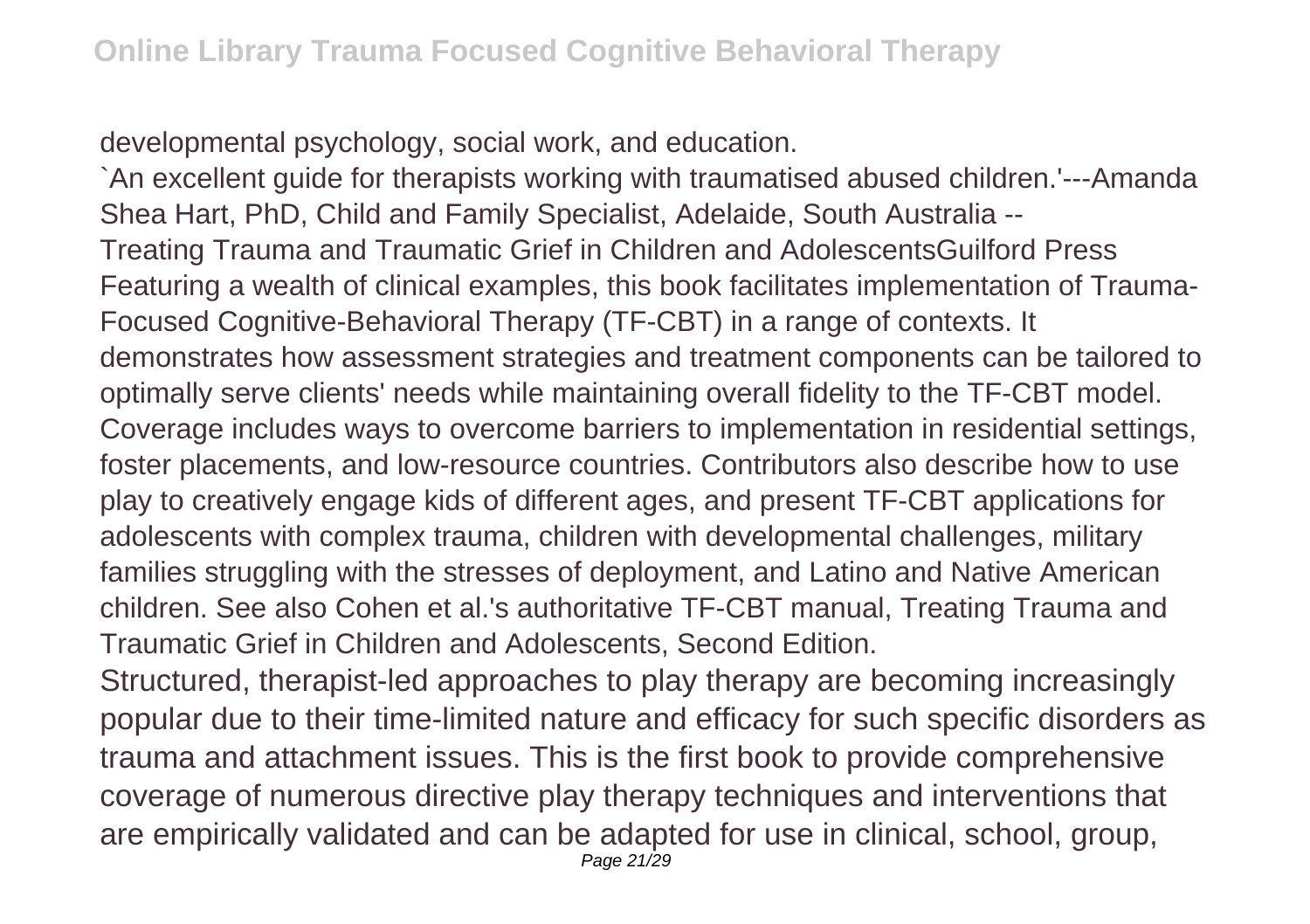and family settings. Designed for both students and practitioners, the text addresses the theoretical bases for these approaches and provides in-depth, practical guidance for their use. The book describes how directive play therapies differ from nondirective therapies and illustrates best practices in using directive techniques. It examines such diverse approaches as cognitive behavioral, solution focused, sensorimotor, and the use of creative arts in play therapy. Each approach is covered in terms of its theoretical foundation, research basis, specific techniques for practice, and a case example. The text describes how to adapt directive play therapy techniques for use in various contexts, such as with families, in groups, and in schools. Helpful templates for treatment planning and case documentation are also included, making the book a valuable resource for both training courses and practicing professionals in play therapy, clinical mental health counseling, child counseling, school counseling, child and family social work, marriage and family therapy, and clinical child psychology. Key Features: Delivers step-by-step guidance for using directive play therapy techniques--the first book to do so Addresses theoretical basis, research support, and practical techniques for a diverse range of therapies Covers varied settings and contexts including school, clinical, group, and family settings Includes case studies Provides templates for treatment planning and case documentation Page 22/29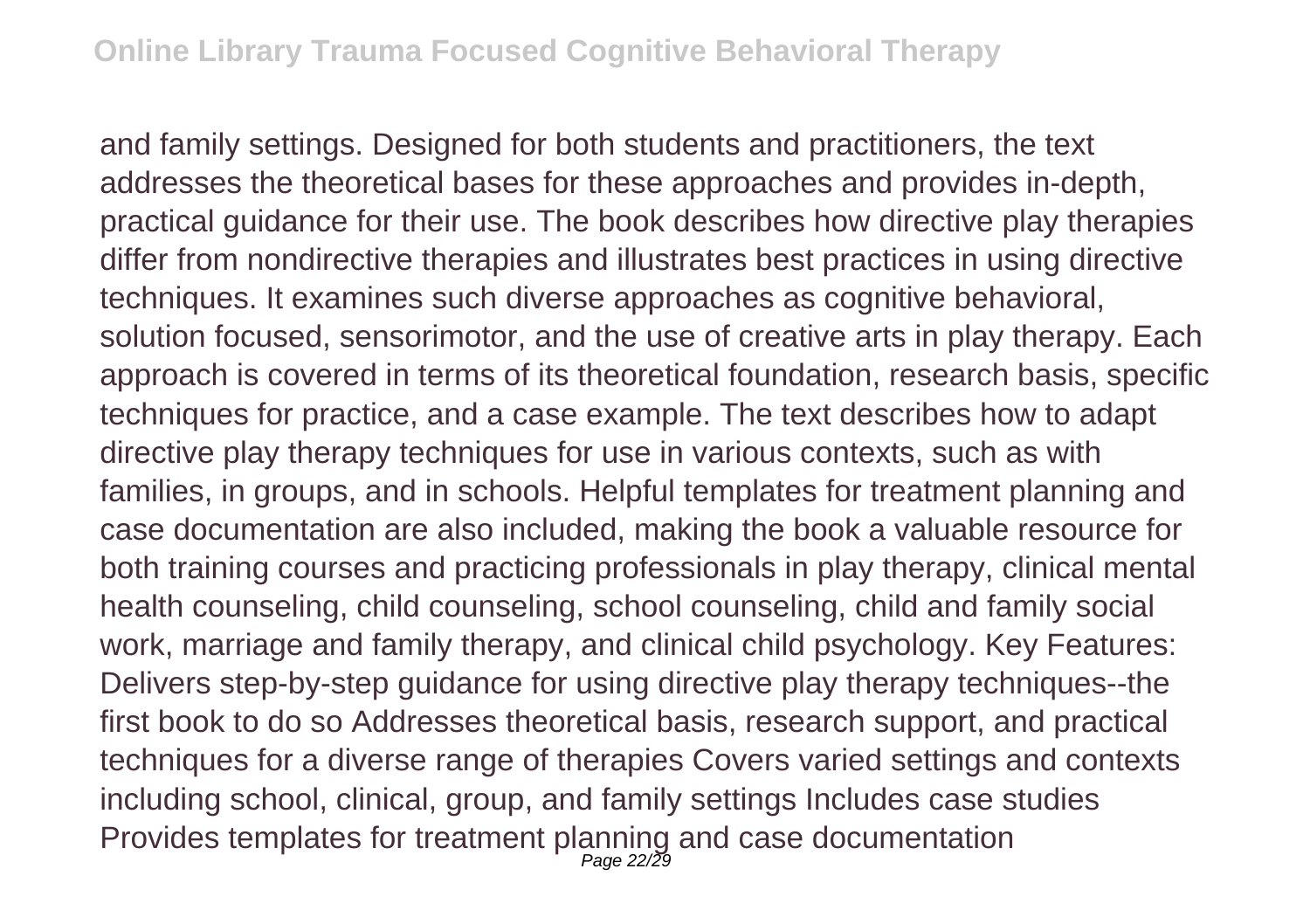Political Economy Goes to the Movies provides an introduction to political economy using a wide range of popular films and documentaries as the objects of analysis. The work helps readers to understand and analyze the economic and related political, cultural, and ecological relationships depicted in selected films. This is achieved through the lens of past and present economic theories and in the context of debates over the dynamic influence of economics on individual life chances. Film may have more to teach us about the real world than the abstractions of certain economic theories. A world of income inequality, child labor in mills and mines, local rebellions against land seizures, and wars triggered by economic conflicts provide the context for many films mirroring real world events. Some films depict the interacting and intersecting political, economic, cultural, and ecological contexts within and between variant economic relationships, whereas other films show "catastrophes" such as economic depressions, disruptive social transitions, violent revolutions, and existential environmental degradation – a world in disequilibrium. Films allow us to see a panoply of human social relationships and related problems, even to explore cataclysmic moments in our species life, but not to necessarily see the why of these relationships and problems. Simultaneously, mainstream economics has severe constraints on what can be analyzed. Film exposes this weakness of the Page 23/29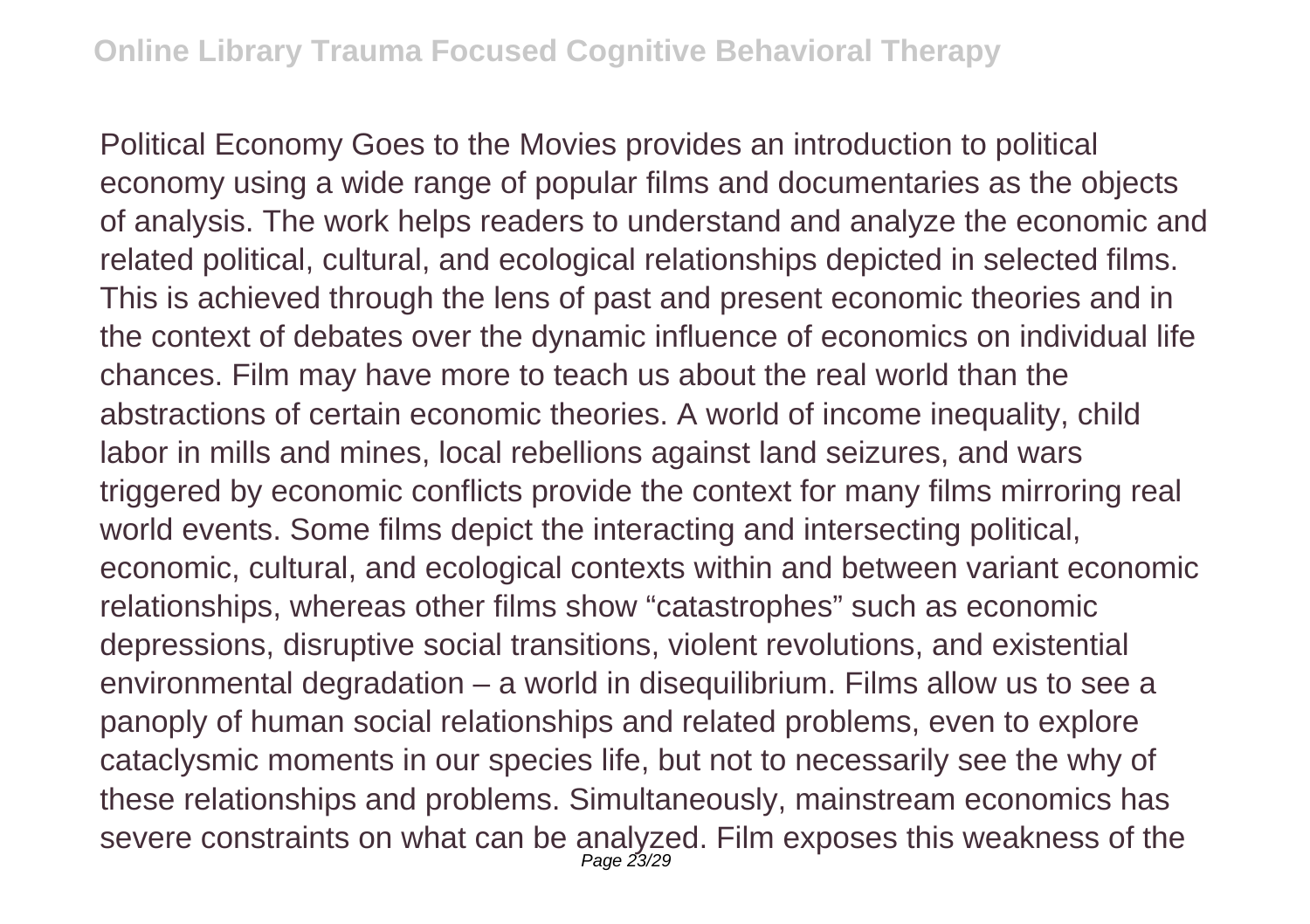mainstream model. Twelve Years a Slave, Trumbo, The Big Short and others are analyzed for their realism by referencing documented historical social events, and behavioral economics provides further data for analyzing the realism of social interaction within the films. Exploring events and contexts absent from the typical economics text or the basic level economics classes, this work is essential reading for students and scholars of political economy in both economics and politics departments, as well as those of pluralist economics and Marxist economics.

"Acclaimed for providing a flexible framework for individualized treatment of posttraumatic stress disorder (PTSD), this empathic guide has now been revised and expanded with 50% new material. The authors show how the case formulation approach enables the practitioner to adapt CBT for clients with different trauma histories, co-occurring problems, and complicating life circumstances. Vivid clinical material illustrates the implementation of exposure therapy, cognitive restructuring, and supplemental interventions, with ample attention to overcoming common obstacles. Purchasers get access to a Web page where they can download and print the book's 22 reproducible handouts in a convenient 8 1/2" x 11" size. Key Words/Subject Areas: CBT, psychotherapy, posttraumatic stress disorder, psychological trauma, cognitive therapy, cognitive-Page 24/29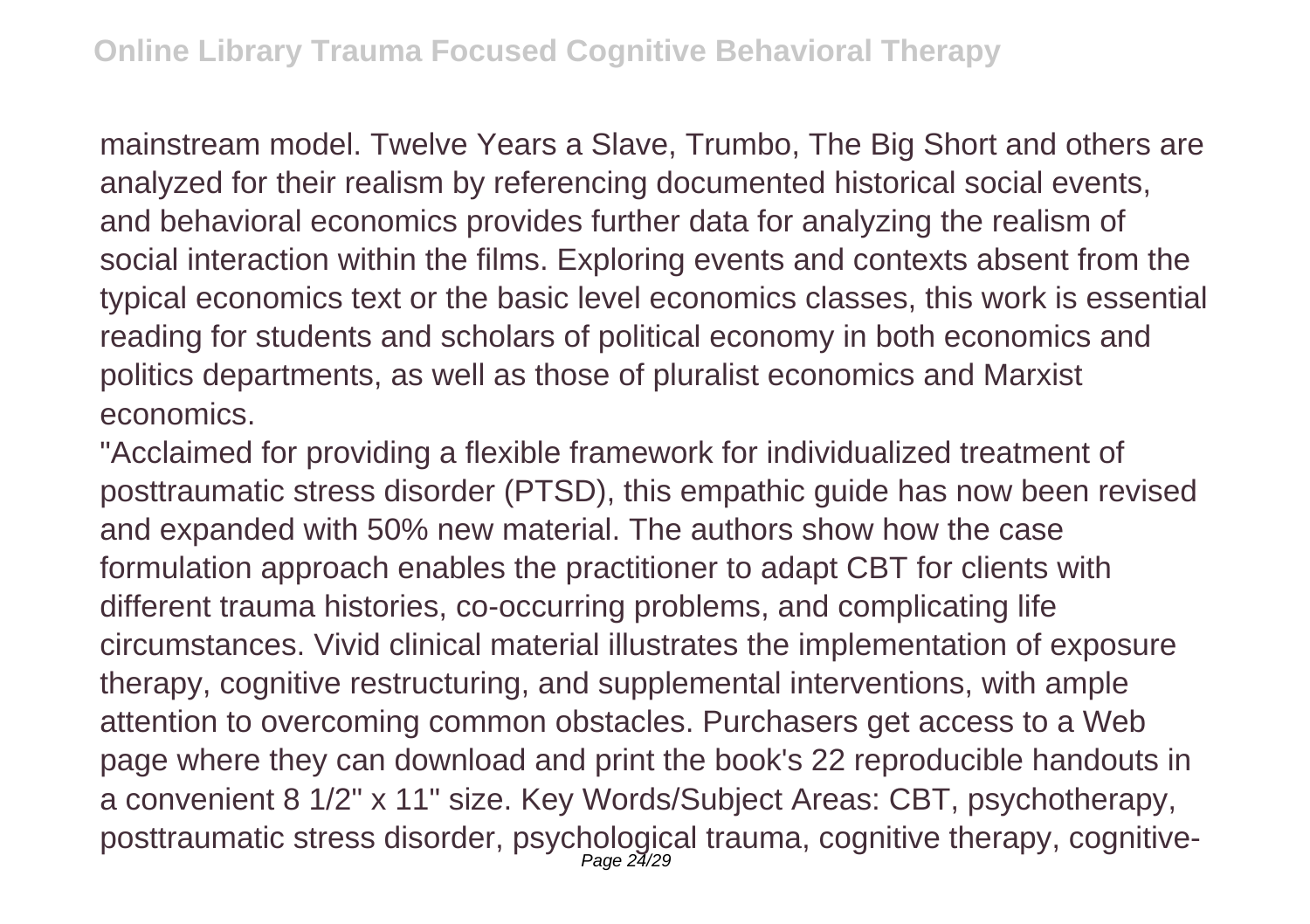behavioural therapy, case conceptualization, adults, assessments, combat, dsm5, dsmv, evidence-based treatments, exposure, interventions, intimate partner violence, military personnel, rape, service members, sexual assault survivors, childhood sexual abuse, treatment manuals, treatments, veterans, traumatized Audience: Clinical psychologists, psychiatrists, clinical social workers, counselors, and psychiatric nurses"--

The effects of trauma and abuse on children can be long-lasting, acute and damaging. Evidence suggests that cognitive behavioural therapy (CBT) is a highly effective form of psychotherapy to help children to overcome these effects. This book uses an evidence-based CBT treatment model to assist children and adolescents aged 9–15 years to resolve trauma symptoms and increase their coping skills. The approach is made up of 16 step-by-step sessions to carry out with the young person, and includes worksheets and fun activities using arts and crafts. The model uses four phases: strengthening the child's psychosocial context; enhancing their coping skills; processing their trauma through gradual exposure; and addressing special issues that the child may have and preventing relapse. The child keeps a scrapbook for the duration of the programme in which they keep worksheets, artwork and any other activities they carry out. The approach is designed for individual therapy but also includes sessions for parents Page 25/29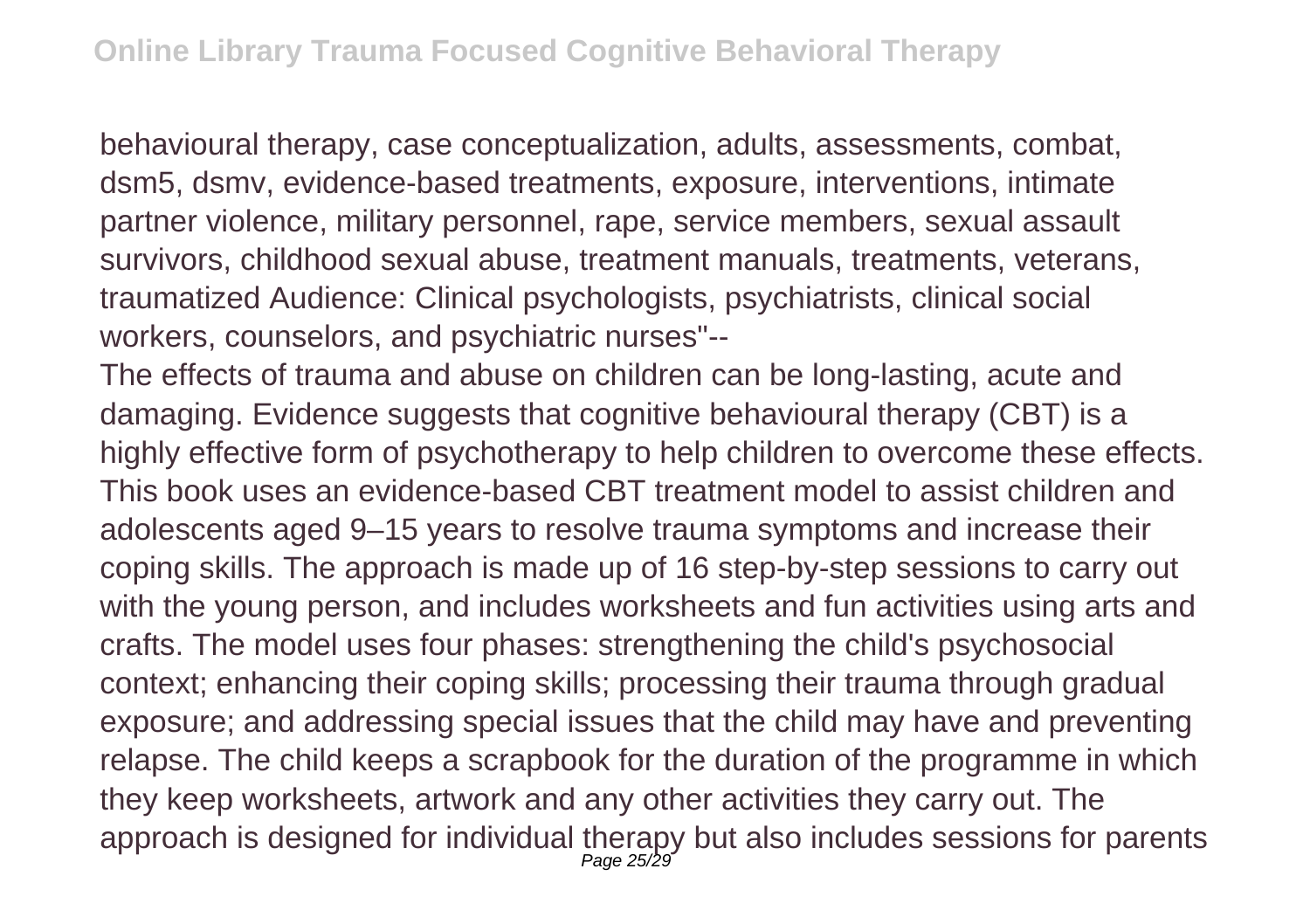and caregivers. With photocopiable worksheets and easy to follow sessions, this will be an invaluable resource for all practitioners working with traumatised and abused children, including therapists, psychologists, counsellors, health professionals and social workers.

The book collates the latest innovations in cognitive behavioral therapy for child and adolescent anxiety disorders, obsessive-compulsive disorder (OCD) and post-traumatic stress disorder (PTSD).

Post-traumatic stress disorder (PTSD) is an extremely debilitating anxiety condition that can occur after exposure to a terrifying event or ordeal. Although many know that this mental health issue affects veterans of war, many may not know that it also affects victims of domestic violence, sexual violence, natural disasters, crime, car accidents and accidents in the workplace. No matter the cause of their illness, people with PTSD will often relive their traumatic experience in the form of flashbacks, memories, nightmares, and frightening thoughts. This is especially true when they are exposed to events or objects that remind them of their trauma. Left untreated, PTSD can lead to emotional numbness, insomnia, addiction, anxiety, depression, and even suicide. In The PTSD Workbook, Second Edition, psychologists and trauma experts Mary Beth Williams and Soili Poijula outline techniques and interventions used by PTSD Page 26/29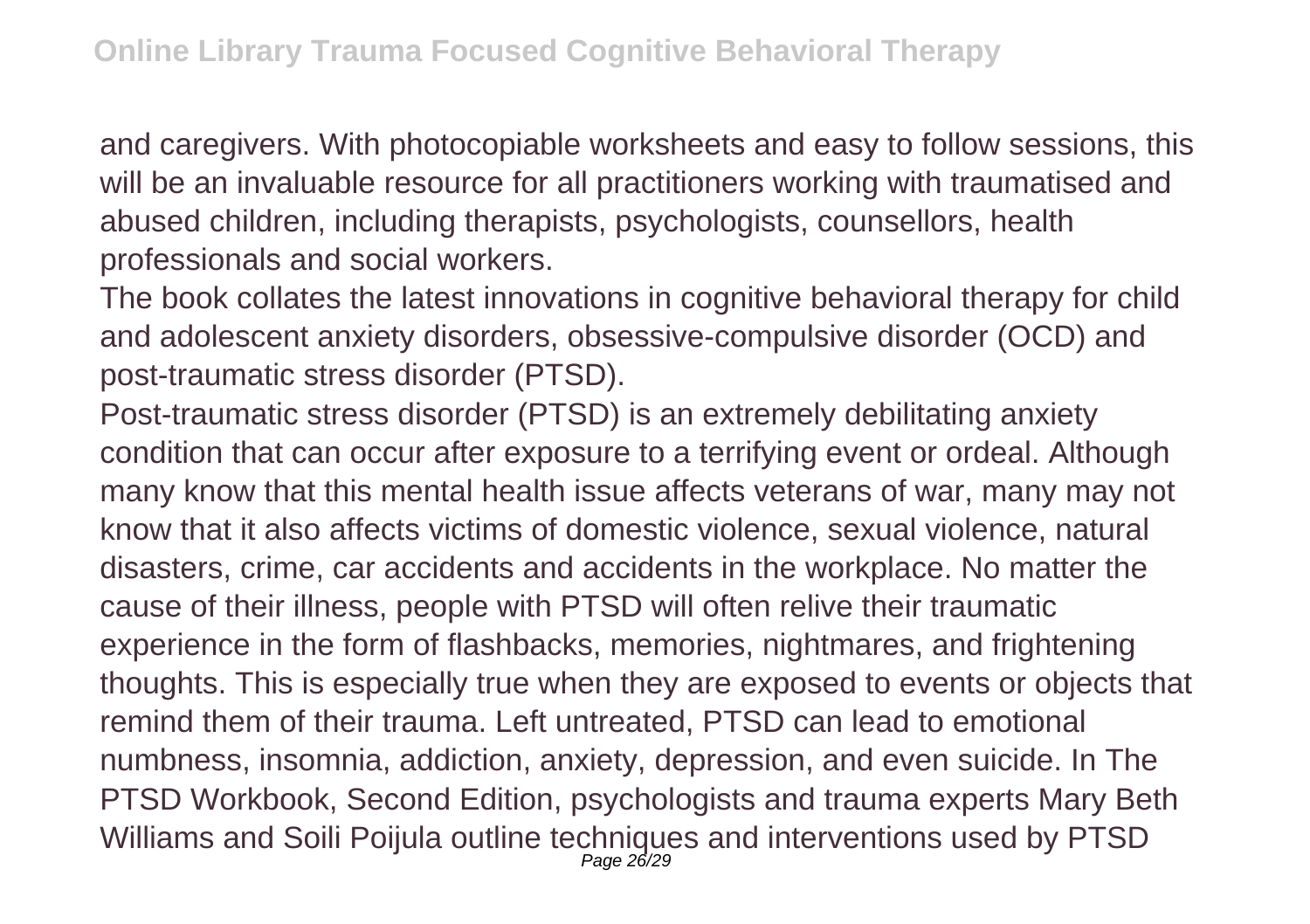experts from around the world to offer trauma survivors the most effective tools available to conquer their most distressing trauma-related symptoms, whether they are a veteran, a rape survivor, or a crime victim. Based in cognitive behavioral therapy (CBT), the book is extremely accessible and easy-to-use, offering evidence-based therapy at a low cost. This new edition features chapters focusing on veterans with PTSD, the link between cortisol and adrenaline and its role in PTSD and overall mental health, and the mind-body component of PTSD. This book is designed to arm PTSD survivors with the emotional resilience they need to get their lives back together after a traumatic event.

This volume explores illusionism as a much larger phenomenon than optical illusion, magic shows, or special effects, as a vital part of how we perceive, process, and shape the world in which we live. Considering different cultural practices characterized by illusionism, this book suggests a new approach to illusion via media theory. Each of the chapters analyses a specific kind of illusionistic practice and the concept of illusionism it entails in a given context, including philosophy, perception and cognitive theory, performance magic, occultism, optics, physiology, early cinema, cartomancy, spiritualism, architecture, shamanic rituals, and theoretical physics, to show the diversity of shapes that illusionism and illusions can take. The book provides detailed Page 27/29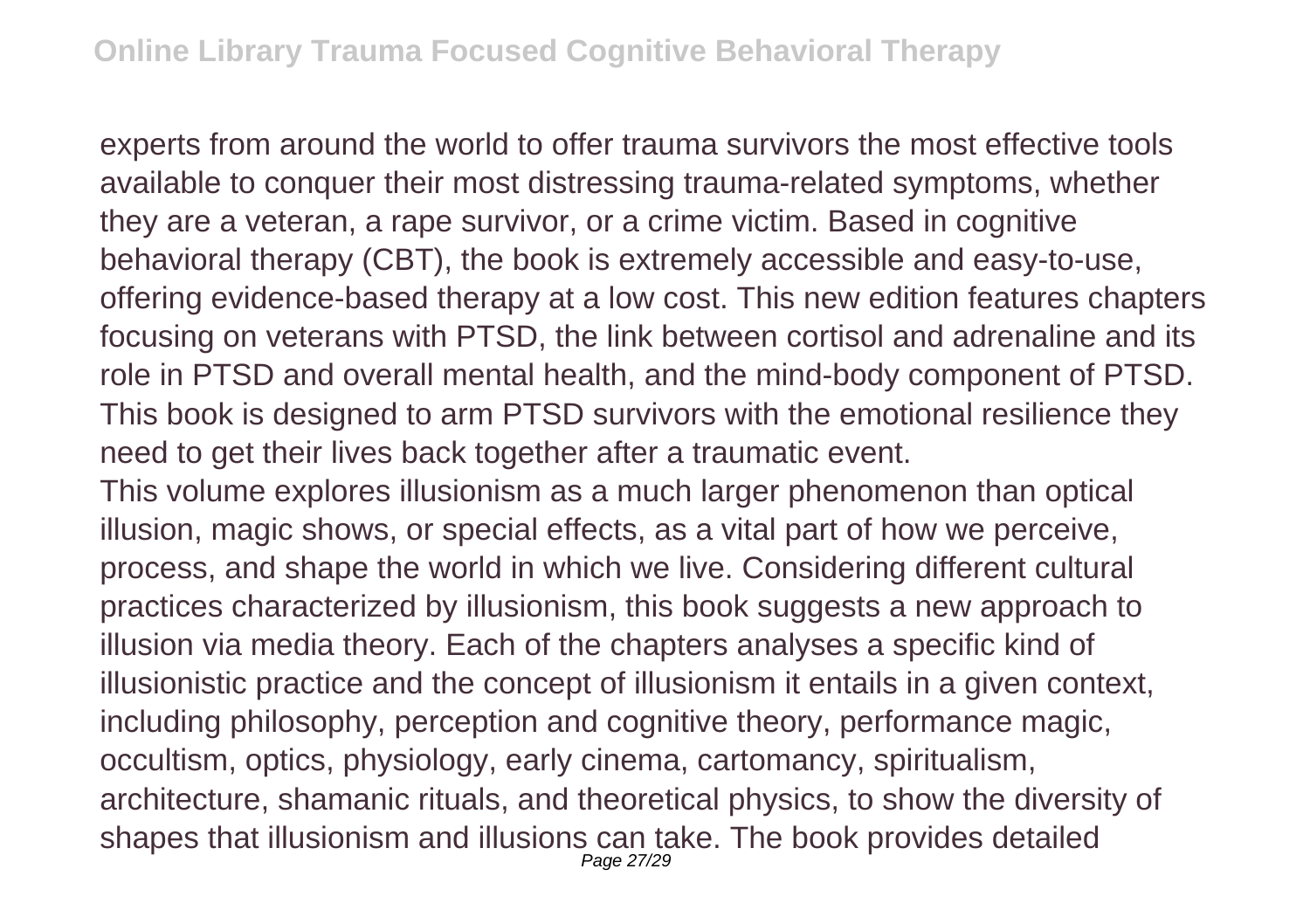analyses of illusions within performance and ritual magic, philosophy, art history and psychology as well as a first approach to the study of illusions outside of these established fields. It aims to find ways of identifying and analysing a wider range of illusions in the humanities. This multidisciplinary and comprehensive volume will appeal to scholars and students with an interest in media and culture, theatre and performance, philosophy, sociology, politics and religion. This publication was supported by the Internationales Kolleg für Kulturtechnikforschung und Medienphilosophie of the Bauhaus-Universität Weimar with funds from the German Federal Ministry of Education and Research. IKKM Books Volume 47 An overview of the whole series can be found at www.jkkm-weimar.de/schriften

This handbook presents the current evidence-based psychological treatments for trauma related disorders in childhood and adolescence and in addition provides clearly structured, up-to-date information on the basic principles of traumatic stress research and practice in that age group, covering epidemiology, developmental issues, pathogenetic models, diagnostics, and assessment. Each of the chapters on treatment, which form the core of the book, begins with a summary of the theoretical underpinnings of the approach, followed by a case presentation illustrating the treatment protocol session by session, an analysis of Page 28/29